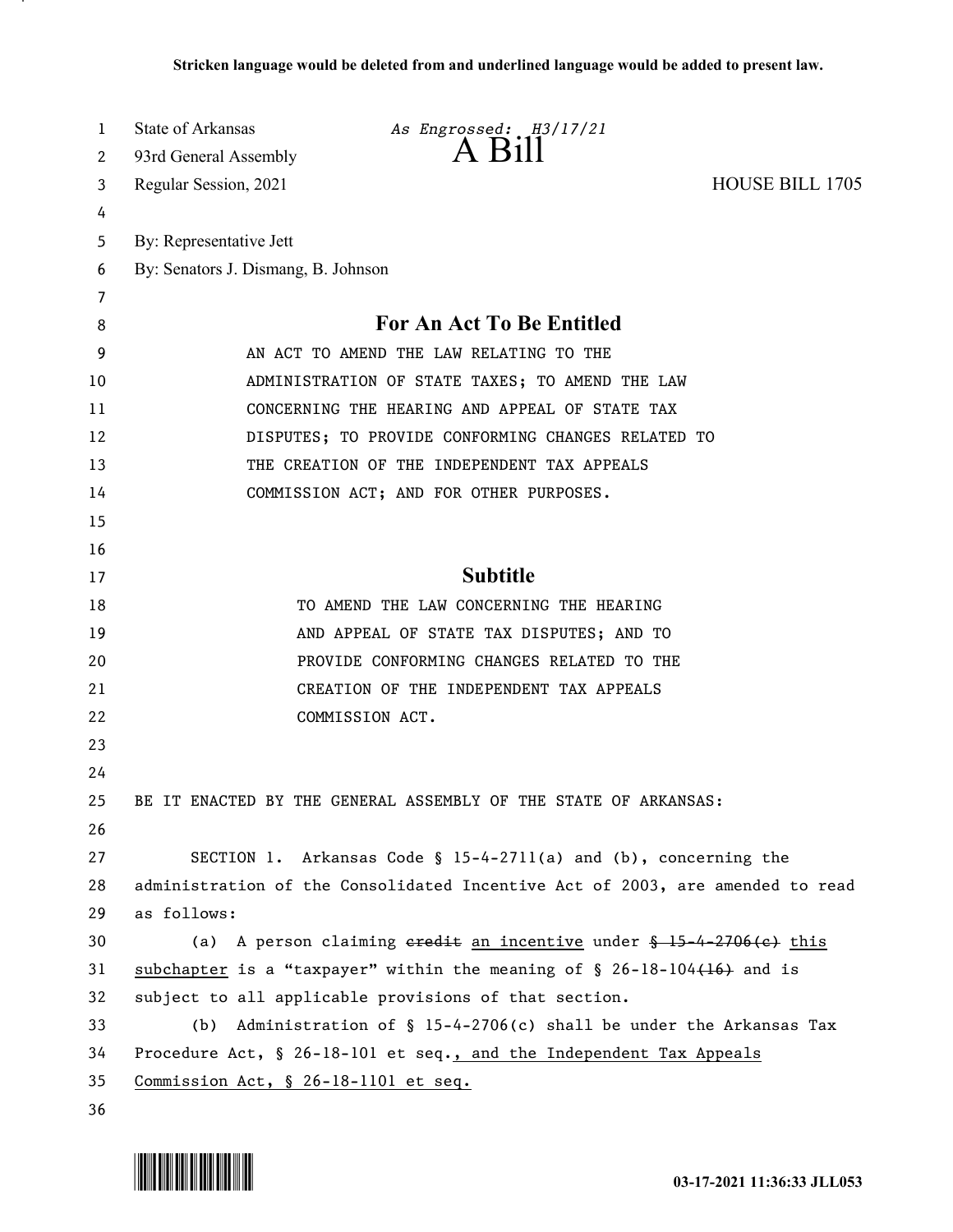SECTION 2. Arkansas Code § 15-4-3501(f), concerning the increased tax refund for major maintenance and improvement projects, is amended to read as follows: (f) Except as otherwise provided in this section, a refund under this section is subject to the Arkansas Tax Procedure Act, § 26-18-101 et seq., and the Independent Tax Appeals Commission Act, § 26-18-1101 et seq., in the same manner as other refunds permitted under § 26-18-507. SECTION 3. Arkansas Code § 23-114-305 is amended to read as follows: 23-114-305. Denial, suspension, or revocation of licenses. (a)(1) All proceedings for the suspension and revocation of the license issued to a manufacturer, a distributor, or an authorized 13 organization under this chapter shall be before the Department of Finance and 14 Administration The Secretary of the Department of Finance and Administration may suspend or revoke a license issued under this chapter if the secretary determines that issuing the license would violate this chapter. 17 (b)(2) The department secretary may deny an application for a 18 license, or for the renewal of a license issued under this chapter if it the 19 secretary determines that issuing the license would violate any provisions of this chapter.  $\left\{\epsilon\right\}$  (b) The proceedings shall be conducted in accordance with A license holder or applicant may seek administrative relief from a decision of the secretary under the Arkansas Tax Procedure Act, § 26-18-101 et seq., or under the Independent Tax Appeals Commission Act, § 26-18-1101 et seq. (c) Judicial relief is available to a license holder, an applicant, and the secretary under §§ 26-18-602 and 26-18-1117. SECTION 4. Arkansas Code § 26-18-303(b)(8), concerning exceptions to the prohibition against disclosure of tax records, is amended to read as follows: (8) Disclosure of information other than income tax information 32 at an administrative hearing held  $\frac{1}{2}$  regarding the issuance, cancellation, revocation, or suspension of licenses or permits issued by the Secretary of the Department of Finance and Administration or any other state agency or department under the Arkansas Tax Procedure Act, § 26-18-101 et seq., under the Independent Tax Appeals Commission Act, § 26-18-1101 et seq., and in any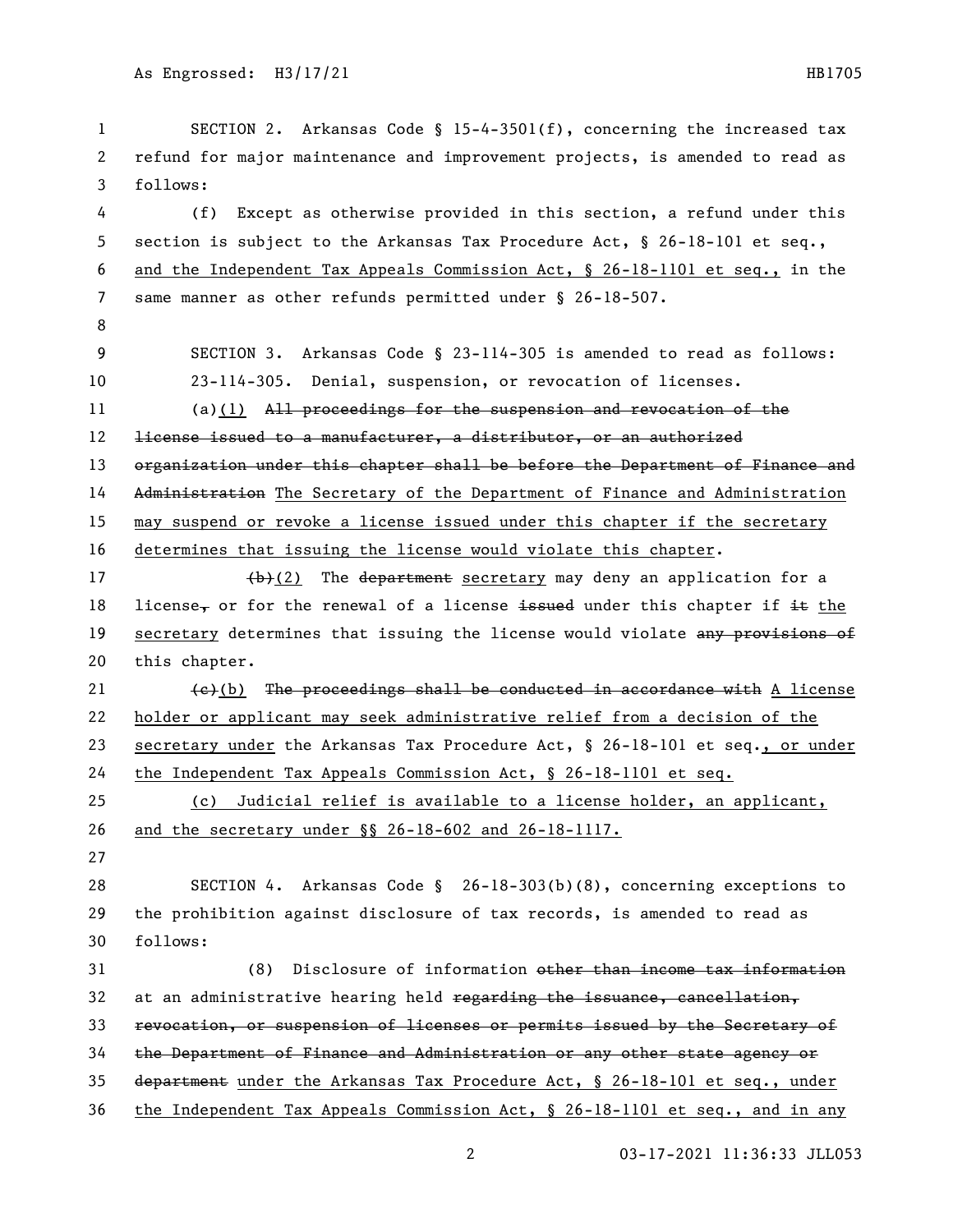| $\mathbf{1}$   | judicial proceeding in which the Secretary of the Department of Finance and   |
|----------------|-------------------------------------------------------------------------------|
| 2              | Administration is a party;                                                    |
| 3              |                                                                               |
| 4              | SECTION 5. Arkansas Code § 26-18-303(b), concerning exceptions to the         |
| 5              | prohibition against disclosure of tax records, is amended to add an           |
| 6              | additional subdivision to read as follows:                                    |
| $\overline{7}$ | (26)(A) Disclosure of information related to a petition filed                 |
| 8              | with the Tax Appeals Commission under the Independent Tax Appeals Commission  |
| 9              | Act, § 26-18-1101 et seq.                                                     |
| 10             | Information received by the Tax Appeals Commission<br>(B)                     |
| 11             | under subdivision $(b)(26)(A)$ of this section is confidential and is not     |
| 12             | subject to disclosure except in accordance with this section.                 |
| 13             |                                                                               |
| 14             | SECTION 6. Arkansas Code § 26-18-307 is amended to read as follows:           |
| 15             | 26-18-307. Notice requirements.                                               |
| 16             | (a)(1) The Except as otherwise provided in this section, the Secretary        |
| 17             | of the Department of Finance and Administration shall give a taxpayer notice  |
| 18             | of any assessment, demand, decision, or hearing before the secretary which    |
| 19             | that directly involves that taxpayer.                                         |
| 20             | $(2)(A)$ All notices required to be given by the secretary to a               |
| 21             | taxpayer shall be either served by personal service or sent by regular mail   |
| 22             | to the taxpayer's last address on record with the particular tax section of   |
| 23             | the Revenue Division of the Department of Finance and Administration in       |
| 24             | question.                                                                     |
| 25             | (B) Service of the notice by mail is presumptively                            |
| 26             | complete upon mailing, and the secretary may take any action permitted by any |
| 27             | state tax law.                                                                |
| 28             | All notices of final assessment under § 26-18-401 shall be<br>(3)             |
| 29             | sent by regular mail.                                                         |
| 30             | $(b)(1)$ When giving notice to the secretary, the taxpayer shall give         |
| 31             | notice either by mail or by personal service on the secretary.                |
| 32             | The notice the taxpayer gives shall be effective when<br>(2)                  |
| 33             | postmarked or, in case of personal service, when so served.                   |
| 34             | By written agreement, the secretary and any taxpayer may provide<br>(c)       |
| 35             | for any other reasonable means of giving notice.                              |
| 36             | All notices shall be in writing.<br>(d)                                       |
|                |                                                                               |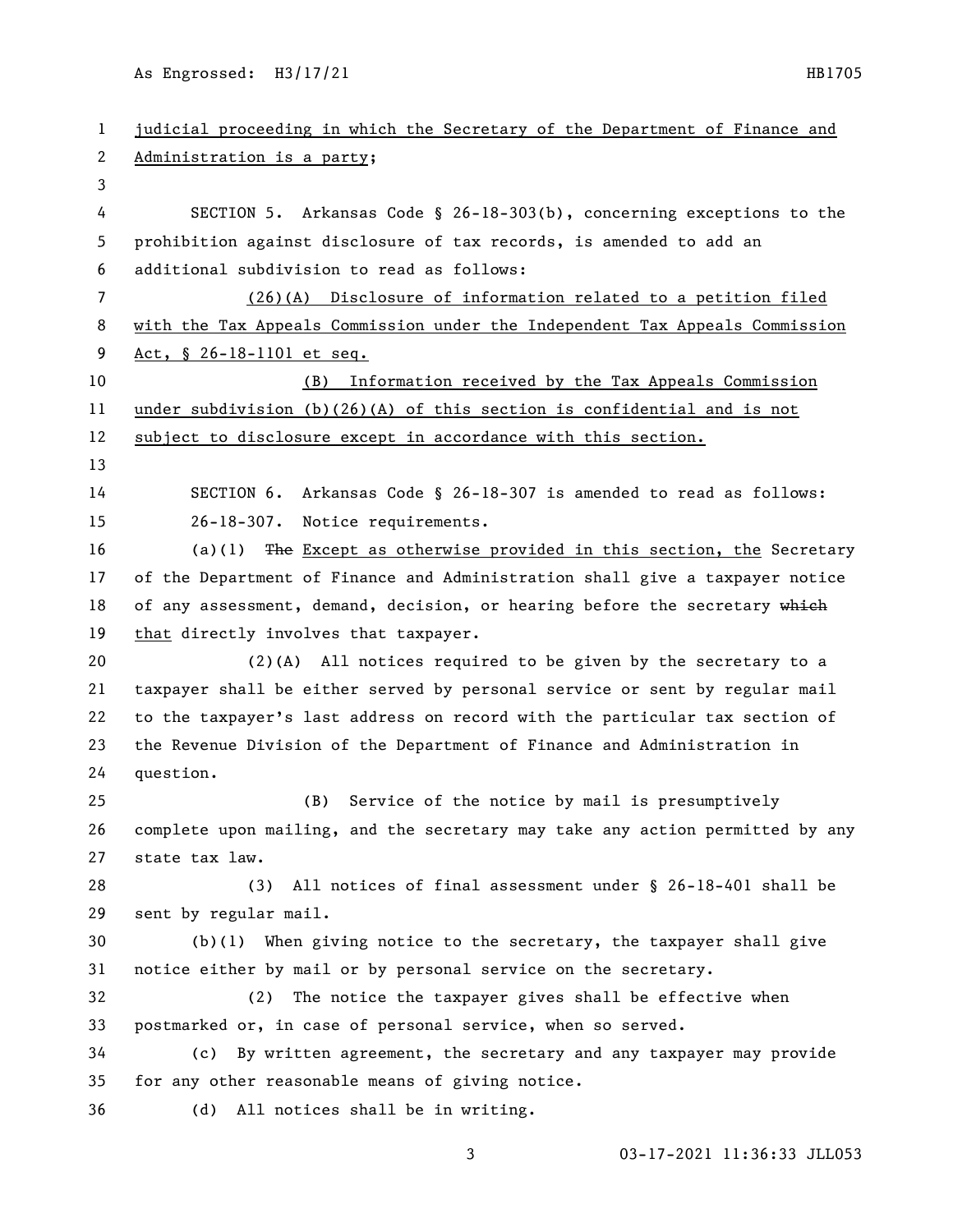| $\mathbf{1}$ | (e) For a petition filed with the Tax Appeals Commission, the notice          |
|--------------|-------------------------------------------------------------------------------|
| 2            | of hearing and the administrative decision required under this section shall  |
| 3            | be issued by the commission under the Independent Tax Appeals Commission Act, |
| 4            | $$26-18-1101$ et seq.                                                         |
| 5            |                                                                               |
| 6            | SECTION 7. Arkansas Code § 26-18-314, concerning transparency under           |
| 7            | the Arkansas Tax Procedure Act, is amended to add an additional subsection to |
| 8            | read as follows:                                                              |
| 9            | $(c)(1)$ A final decision of the Tax Appeals Commission under the             |
| 10           | Independent Tax Appeals Commission Act, § 26-18-1101 et seq., shall be posted |
| 11           | on the Arkansas.gov website.                                                  |
| 12           | Any identifying facts and information that the commission<br>(2)              |
| 13           | determines to be confidential in nature concerning taxpayers or other         |
| 14           | individuals or entities shall be redacted from a final decision posted under  |
| 15           | this section.                                                                 |
| 16           | The commission may post a synopsis that fully describes the<br>(3)            |
| 17           | subject matter, facts, and conclusions reached by the commission instead of   |
| 18           | posting the complete decision.                                                |
| 19           | (4) An administrative appeal that is settled or withdrawn from                |
| 20           | consideration before a final decision is made by the commission shall not be  |
| 21           | posted under this section.                                                    |
| 22           |                                                                               |
| 23           | SECTION 8. Arkansas Code § $26-18-401(b)(2)(A)$ and (B), concerning the       |
| 24           | assessment and collection of taxes, are amended to read as follows:           |
| 25           | $(2)(A)(i)$ The secretary shall issue a final assessment to each              |
| 26           | taxpayer liable for the unpaid tax.                                           |
| 27           | (ii)<br>The final assessment shall state the amount of                        |
| 28           | the assessment and demand payment within ten (10) days of the assessment.     |
| 29           | (iii)<br>The final assessment shall not be issued                             |
| 30           | before the expiration of time for the taxpayer to request an administrative   |
| 31           | hearing under § 26-18-404 or under the Independent Tax Appeals Commission     |
| 32           | Act, § 26-18-1101 et seq.                                                     |
| 33           | If the taxpayer has requested administrative relief<br>(B)                    |
| 34           | under § 26-18-404 or under the Independent Tax Appeals Commission Act, § 26-  |
| 35           | $18-1101$ et seq., the final assessment shall be issued according to § 26-18- |
| 36           | 405 or the Independent Tax Appeals Commission Act, § 26-18-1101 et seq., as   |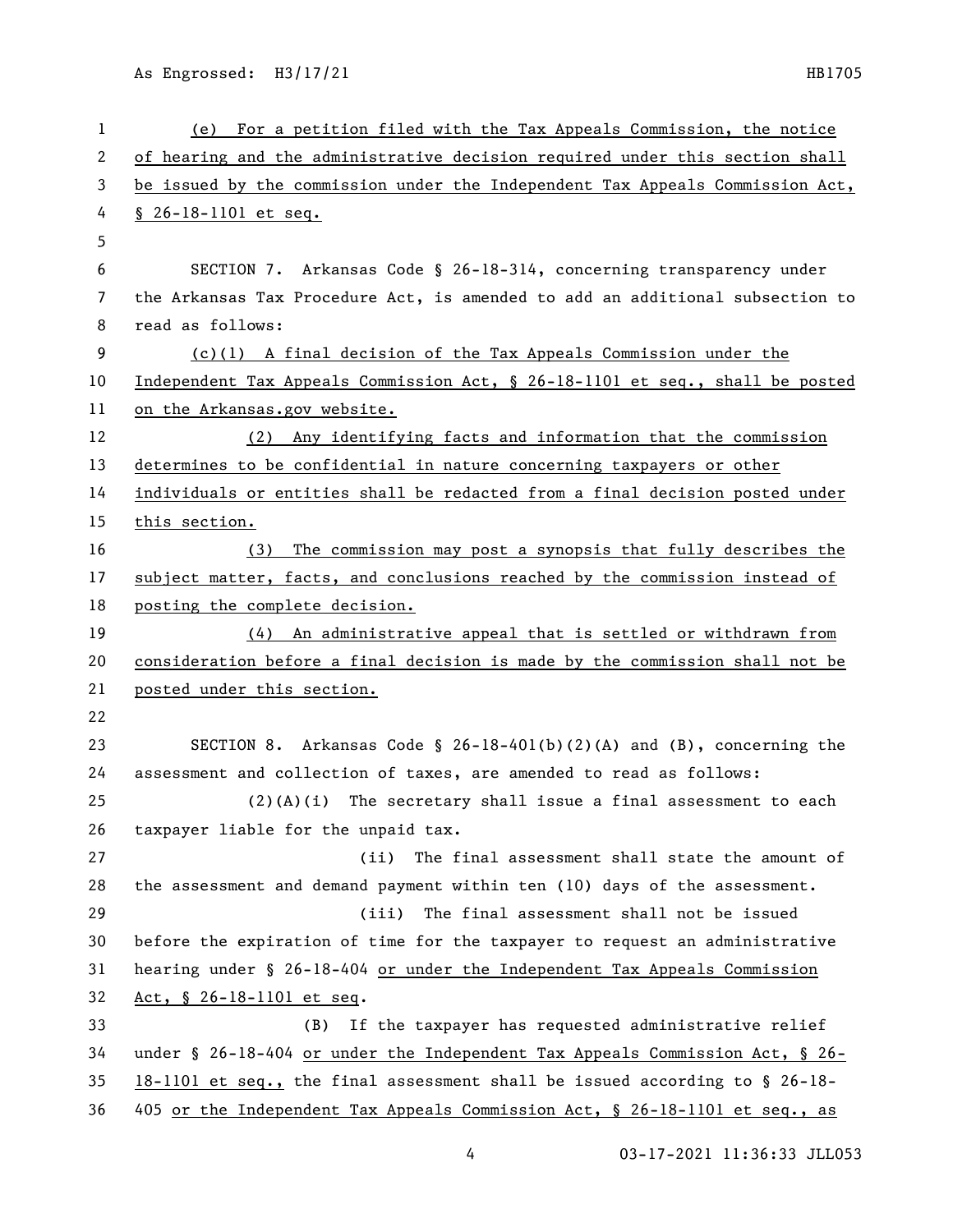## applicable.

 SECTION 9. Arkansas Code § 26-18-402(b) and (c), concerning jeopardy assessments, are amended to read as follows:

 (b)(1) Within five (5) days after the date on which a notice and demand for payment is made under subsection (a) of this section, the secretary shall provide the taxpayer with a written statement of the information upon which the secretary relies in making such assessment.

 (2) If the taxpayer fails or refuses to pay the tax upon demand of the secretary or requests a hearing before the secretary within five (5) 11 business days after the day the taxpayer is furnished the written statement described in subdivision (b)(1) of this subsection, the tax shall become

13 delinquent and the secretary shall proceed to issue a certificate of

**indebtedness** A taxpayer may seek relief from a jeopardy assessment issued by

the secretary under this section by filing an administrative protest of the

assessment under the Arkansas Tax Procedure Act, § 26-18-101 et seq., or by

filing a petition under the Independent Tax Appeals Commission Act, § 26-18-

 1101 et seq., within five (5) business days of the issuance of a statement under subdivision (b)(1) of this section.

20 (c)(1)(A) When the taxpayer requests a hearing, the secretary or the Tax Appeals Commission, as applicable, shall hold the hearing within five (5) business days of receipt of the request.

 (B) After a hearing, the secretary or the commission shall determine whether the making of the assessment under subsection (a) of this 25 section is reasonable under the circumstances and shall render his or her a written decision.

 (2) The taxpayer has three (3) days after the receipt of the 28 secretary's written decision by the secretary or the commission under this section either to pay the tax and applicable penalty and interest due or to 30 protest the decision of the secretary as provided by  $$26-18-406(a)$  seek judicial relief from the decision under § 26-18-406 prior to the secretary's issuing a certificate of indebtedness.

(3) The secretary may seek judicial relief from a decision of

the commission under § *26-18-406(c) or § 26-18-1117* by filing suit in the

Pulaski County Circuit *Court or in the circuit court of the county in which* 

*the taxpayer resides or has its principal place of business in the state*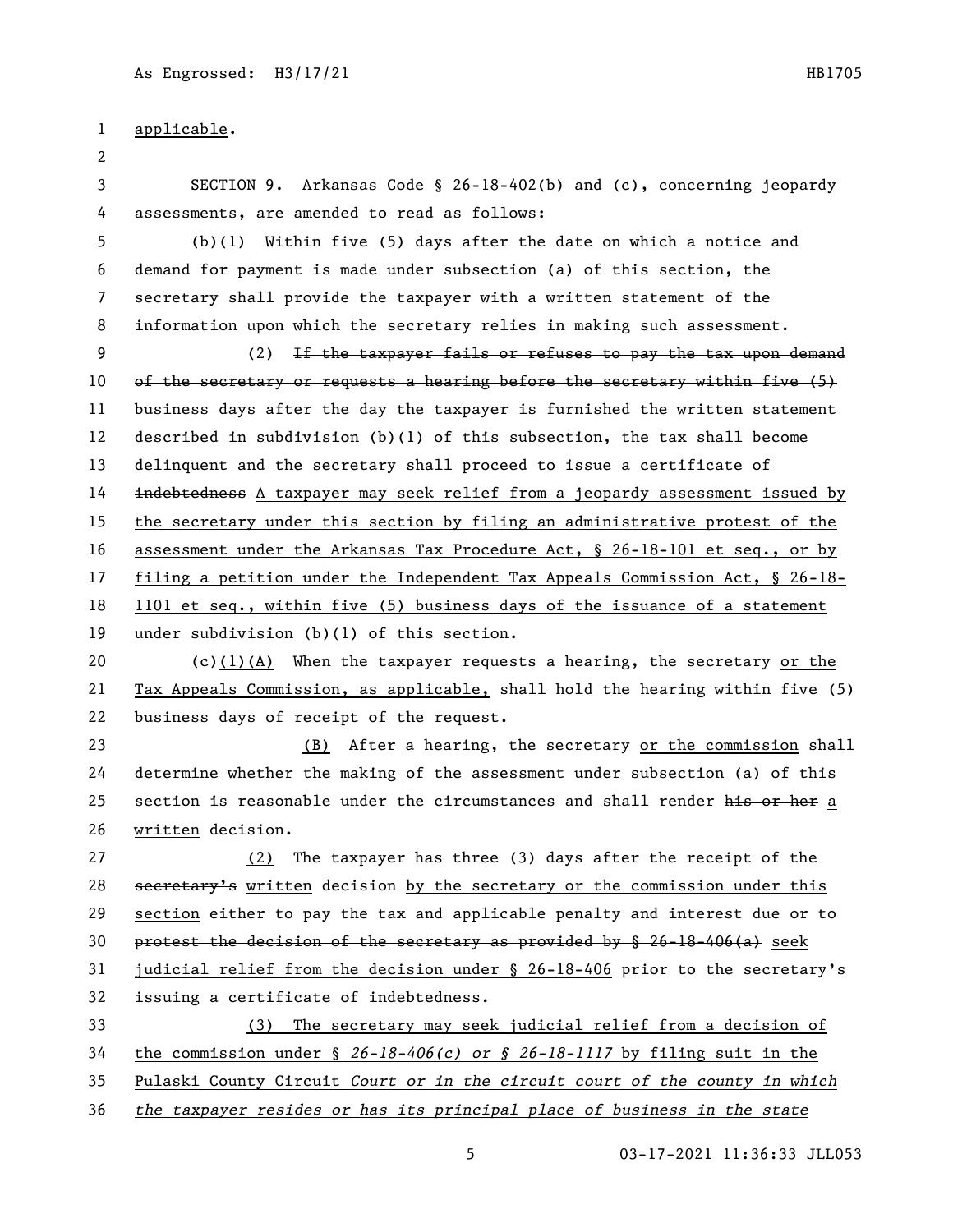```
1 within three (3) days after the date of the written decision.
 2
3 SECTION 10. Arkansas Code § 26-18-403(a)(2)(B), concerning proposed 
4 assessments under the Arkansas Tax Procedure Act, is amended to read as 
5 follows:
 6 (B) The notice required under subdivision (a)(2)(A) of 
7 this section shall:
8 (i) Explain the basis for the proposed assessment;
9 (ii)(a) State that a final assessment, as provided 
10 by § 26-18-401, will be made if the taxpayer does not protest the proposed 
11 assessment as provided by § 26-18-404 or file a petition under the 
12 Independent Tax Appeals Commission Act, § 26-18-1101 et seq., as applicable.
13 (b) The taxpayer does not have to protest the 
14 proposed assessment to later be entitled to exercise the right to seek a 
15 judicial review of the assessment under § 26-18-406; and
16 (iii) Provide contact information for the taxpayer 
17 to use if the taxpayer wants to obtain his or her tax records, including 
18 without limitation the facts and evidence supporting the proposed assessment, 
19 from the Department of Finance and Administration.
20
21 SECTION 11. Arkansas Code § 26-18-403(c)(2)(B), concerning proposed 
22 assessments under the Arkansas Tax Procedure Act, is amended to read as 
23 follows:
24 (B) The notice of proposed assessment to recover an 
25 erroneously paid refund shall explain the basis for the proposed assessment 
26 and shall inform the taxpayer that a final assessment under § 26-18-401 shall 
27 be made if the taxpayer fails to protest the assessment under § 26-18-404 or 
28 fails to file a petition under the Independent Tax Appeals Commission Act, § 
29 26-18-1101 et seq.
30
31 SECTION 12. Arkansas Code § 26-18-403(c)(3), concerning proposed 
32 assessments under the Arkansas Tax Procedure Act, is amended to read as 
33 follows:
34 (3) Sections 26-18-404 — 26-18-406 and 26-18-701 and the 
35 Independent Tax Appeals Commission Act, § 26-18-1101 et seq., apply to 
36 assessments of erroneously paid refunds.
```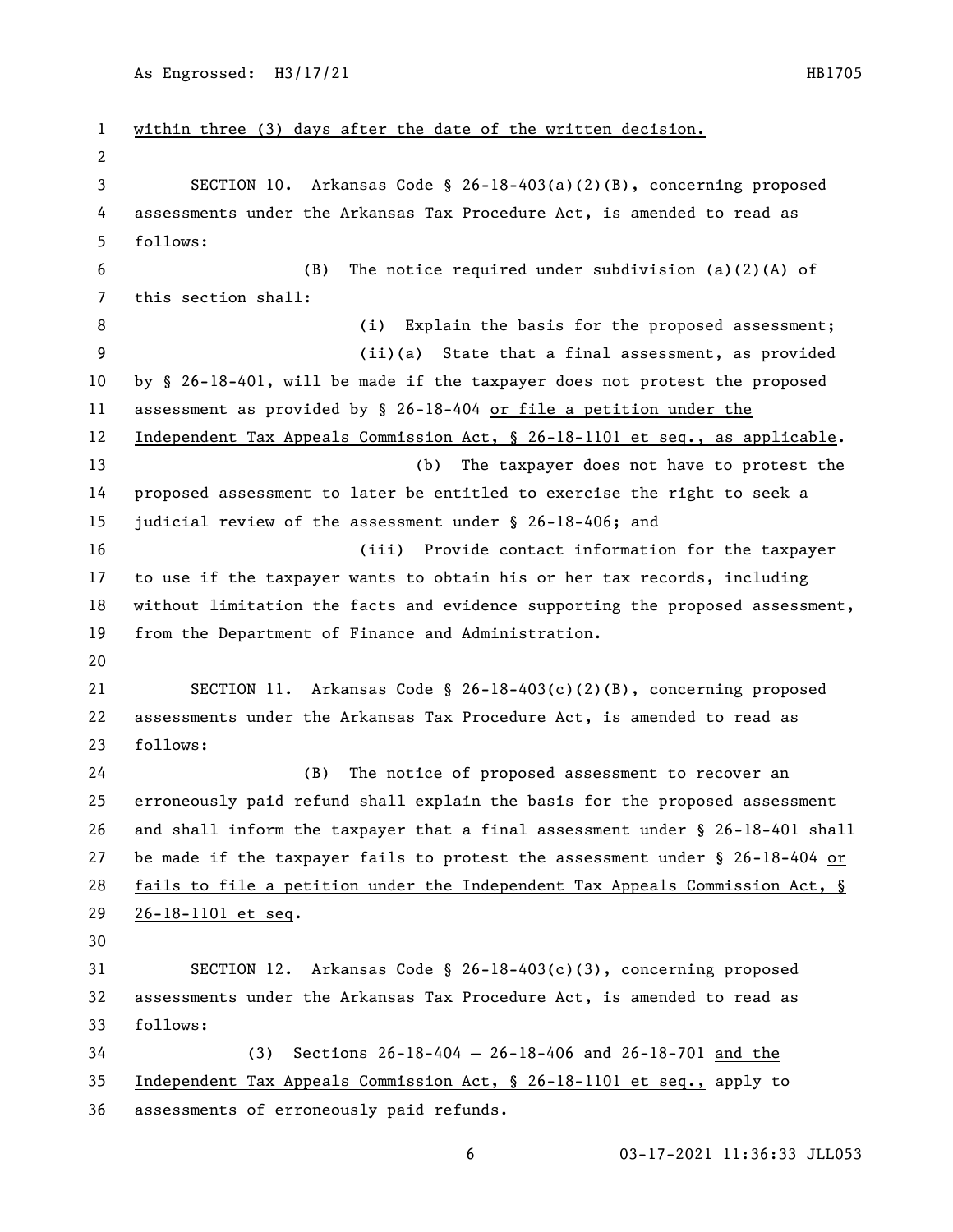SECTION 13. Arkansas Code § 26-18-404, concerning taxpayer relief under the Arkansas Tax Procedure Act, is amended to add an additional subsection to read as follows: (e) Administrative relief is not available to a taxpayer under this section for a proposed assessment or a refund claim denial issued by the secretary on or after January 1, 2023. SECTION 14. Arkansas Code § 26-18-405, concerning hearings on proposed assessments under the Arkansas Tax Procedure Act, is amended to add an additional subsection to read as follows: (g) Administrative relief is not available to a taxpayer under this section for a proposed assessment or a refund claim denial issued by the secretary on or after January 1, 2023. SECTION 15. Arkansas Code § 26-18-406 is amended to read as follows: 26-18-406. Judicial relief. 18 (a) After the issuance and service on the taxpayer of the final 19 assessment of a deficiency in tax that is not protested by the taxpayer under § 26-18-403 or a final determination of the hearing officer or the Secretary of the Department of Finance and Administration under § 26-18-405, a taxpayer may seek judicial relief from the final assessment or determination A taxpayer may seek judicial relief from a final assessment not protested by the taxpayer under § 26-18-404 or under the Independent Tax Appeals Commission Act, § 26-18-1101 et seq., or from a final decision by the Secretary of the Department of Finance and Administration under § 26-18-405 or by the Tax Appeals Commission under the Independent Tax Appeals Commission Act, § 26-18-1101 et seq., by: (1)(A) Filing suit for judicial relief from the final assessment 30 or determination decision within one hundred eighty (180) days of the date of 31 the final assessment or determination decision. (B) A taxpayer filing suit under this subdivision (a)(1) shall not be required to pay the state tax, penalties, and interest due before filing suit; (2) Paying the entire amount of state tax due within one (1) 36 year of the date of the final assessment or determination decision and filing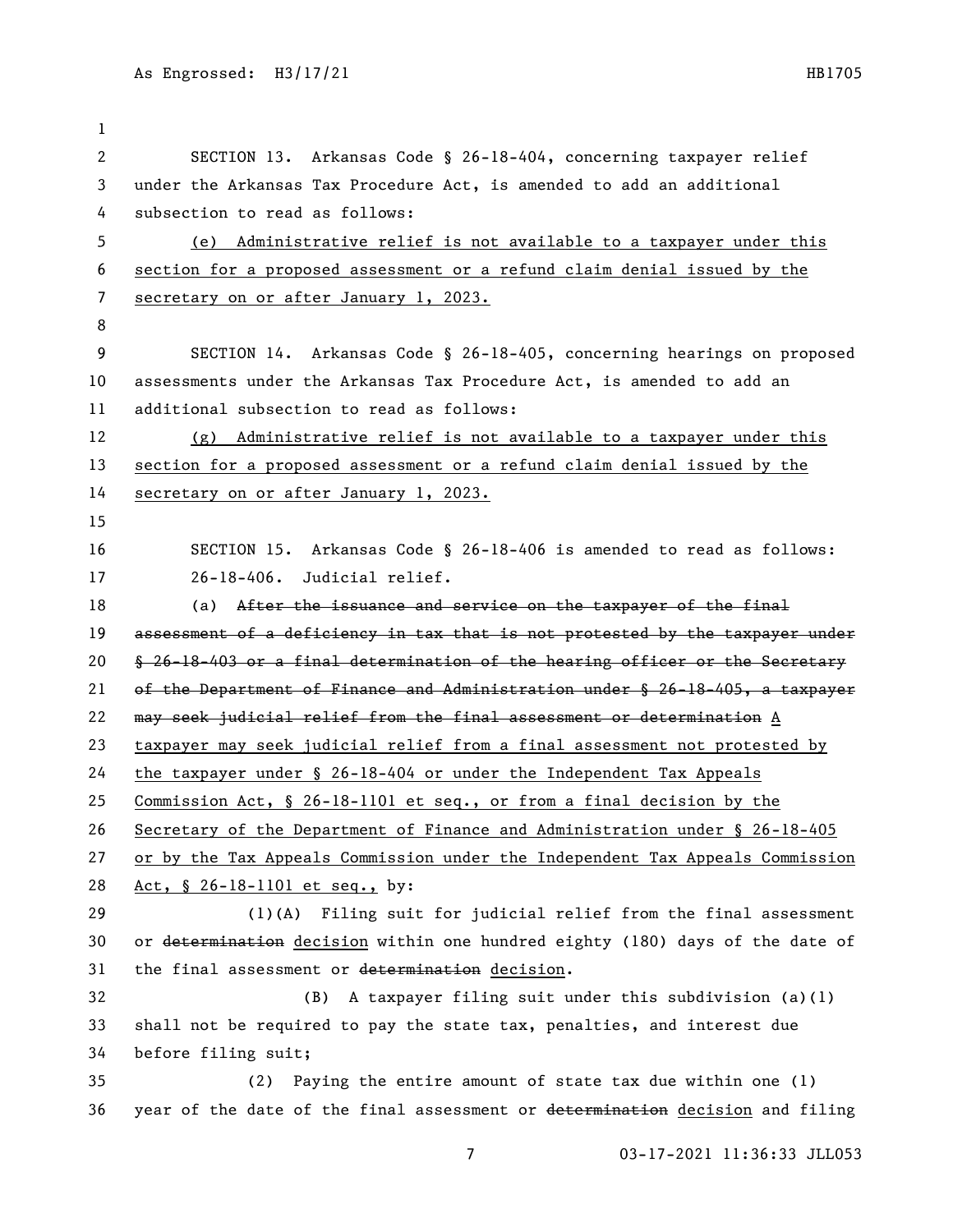suit to recover that amount within one (1) year of the date of payment; or (3) Filing suit to recover assessed tax, penalty, and interest paid prior to the time for issuance of the final assessment within one (1) 4 year of the date of the final determination of the hearing officer or the secretary under § 26-18-405 decision of the secretary under § 26-18-405 or the commission under the Independent Tax Appeals Commission Act, § 26-18-1101 et seq.

8 (b)(1) A taxpayer may seek judicial relief from a final determination decision denying a claim for refund by filing suit to recover the amount claimed within one (1) year from the mailing of the denial of the secretary 11 under § 26-18-507, or a final determination decision of the hearing officer  $\sigma$  the secretary under § 26-18-405 or the commission under the Independent Tax Appeals Commission Act, § 26-18-1101 et seq., whichever is later.

 (2) The secretary may seek judicial *relief under § 26-18-1117* from a decision of the commission concerning the assessment of a tax deficiency or the denial of a claim for refund by filing suit within (30) days of the date of the decision of the commission.

18 (c)(1)(A) Jurisdiction for a suit by a taxpayer to contest a  $f$ inal 19 assessment or determination decision of the secretary or the commission under 20 this section shall be is in the Pulaski County Circuit Court or the circuit court of the county in which the taxpayer resides or has his or her principal place of business, where the matter shall be tried de novo.

 (B) Jurisdiction for a suit by the secretary to contest a decision of the commission under this section is in the Pulaski County Circuit *Court or in the circuit court of the county in which the taxpayer resides or has its principal place of business in the state*, where the matter shall be tried de novo.

 (2) An appeal of a circuit court decision under this section will lie from the circuit court to the Supreme Court, as in other cases provided by law.

 (3) A presumption of correctness or weight of authority shall 32 not attach to a final assessment or determination decision of the secretary or the commission in a trial de novo or an appeal under this section.

 (d)(1) The methods provided in this section shall be the sole alternative methods for seeking relief from a written decision of the secretary establishing a deficiency in tax or disallowing a claim for refund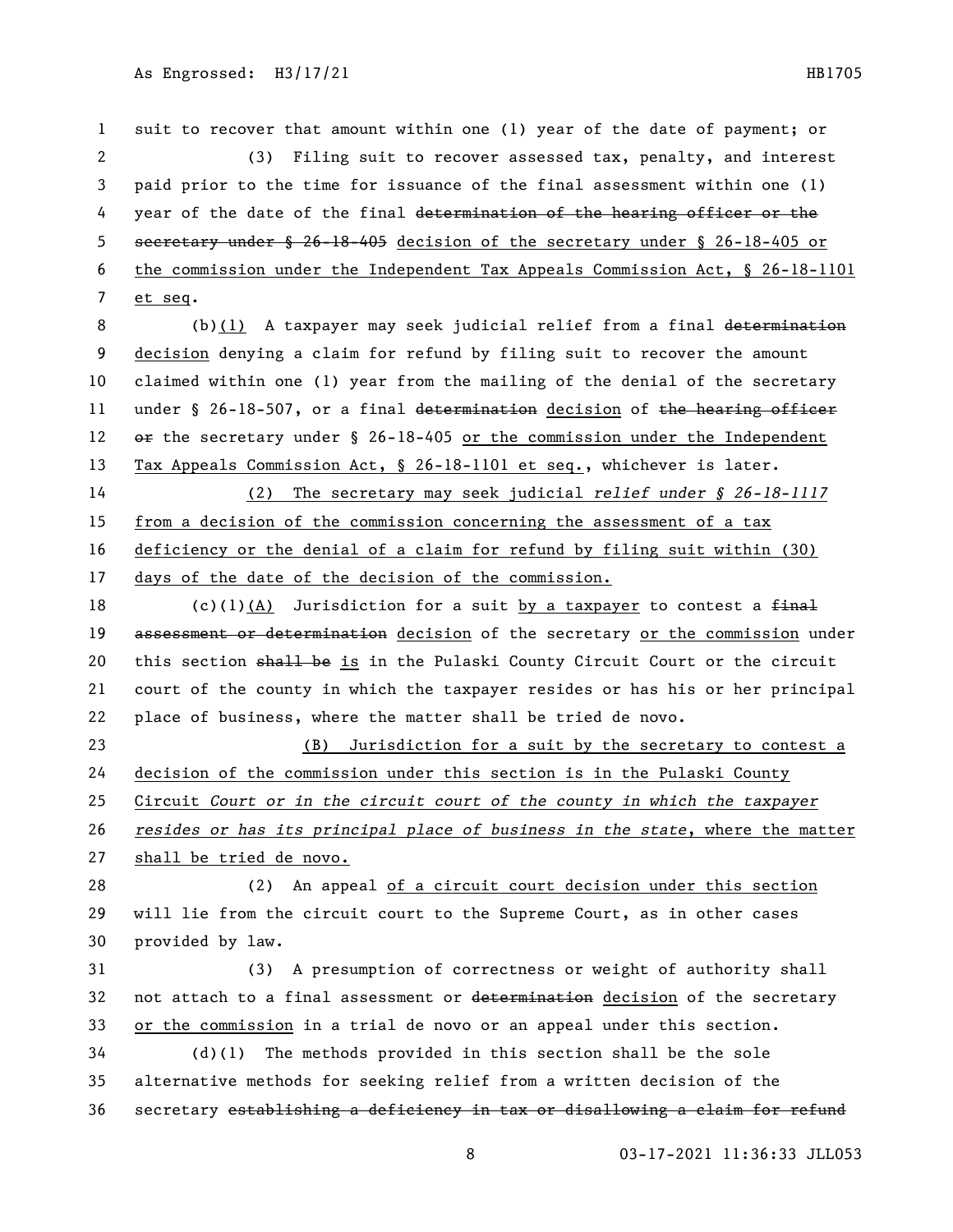or the commission. (2) An injunction shall not issue to stay proceedings for assessment or collection of taxes levied under state tax law. (e)(1) In a court proceeding under this section, the: (A) Prevailing party may be awarded a judgment for court costs; and (B) Taxpayer may be awarded reasonable attorney's fees if the: (i) Secretary revised a decision of the hearing officer in favor of the taxpayer under § 26-18-405; (ii) Taxpayer is the prevailing party in an action 12 for judicial relief from the determination decision of the secretary under this section; and (iii) Court finds that the secretary's revision was without a reasonable basis in law and fact. (2) A judgment of court costs entered by the court in favor of either party or of attorney's fees awarded in favor of the taxpayer shall be treated, for purposes of this chapter, in the same manner as an overpayment or deficiency of tax, except that interest or penalty shall not be allowed or assessed with respect to a judgment for court costs or attorney's fees. (f) If a taxpayer pays the tax, penalty, and interest assessed under § 26-18-403 and does not request administrative relief according to § 26-18-404 or the Independent Tax Appeals Commission Act, § 26-18-1101 et seq., then: (1) The taxpayer may seek judicial relief from the assessment only if the taxpayer files suit in circuit court within one (1) year from the date of payment of the assessment; and (2) The provisions of § 26-18-507 shall not apply to the payments. (g) The Arkansas Rules of Civil Procedure and § 16-56-126 concerning nonsuit and commencement of new actions apply to appeals under this section. SECTION 16. Arkansas Code § 26-18-507(e)(1)(B)(ii)(c) and (d), concerning claims for refunds of overpayments under the Arkansas Tax Procedure Act, are amended to read as follows: (c) A taxpayer who claims that only the taxpayer's spouse owes the delinquent state tax debt may seek administrative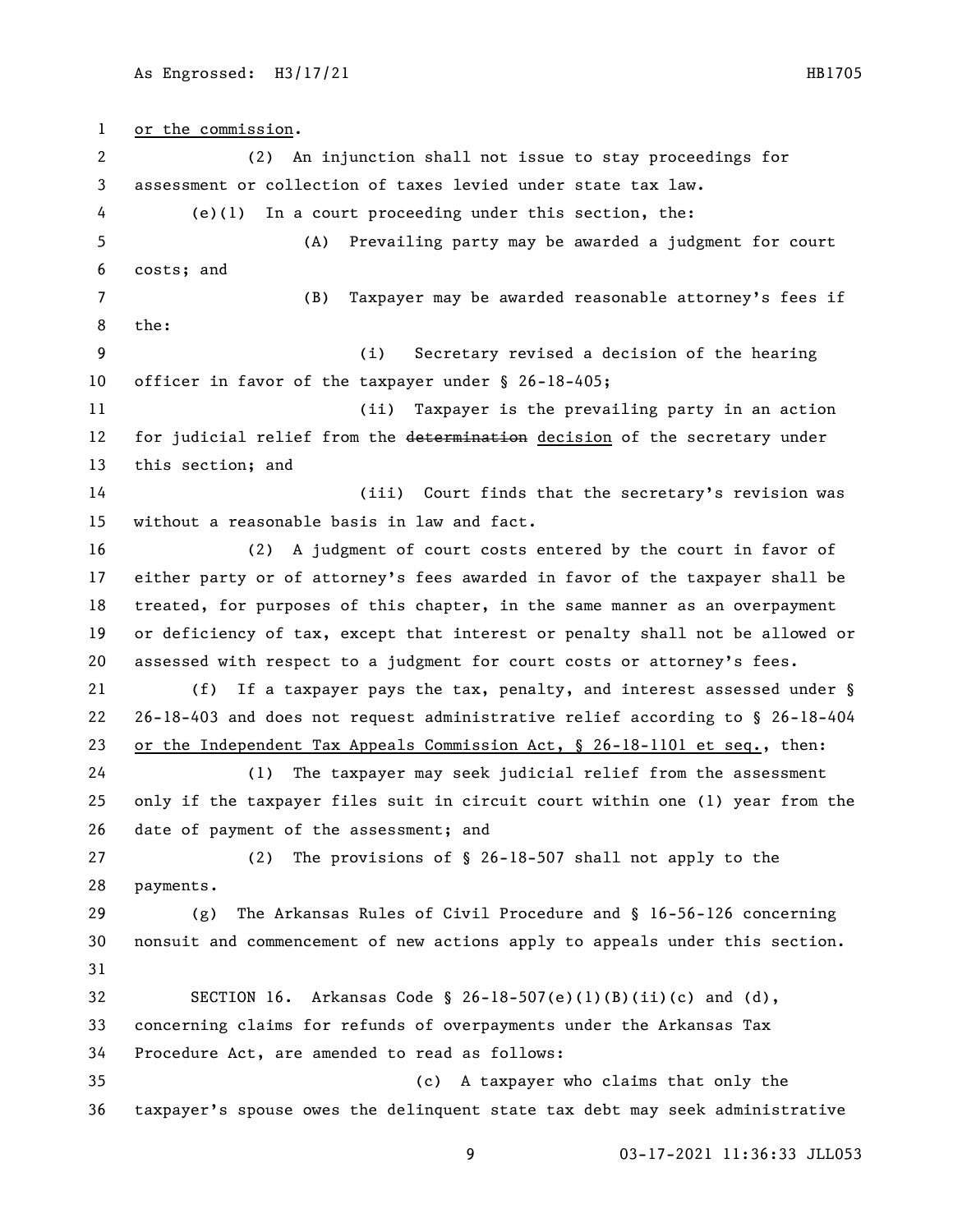1 relief by filing a written protest under  $\theta$ ath § 26-18-404 or by filing a petition under the Independent Tax Appeals Commission Act, § 26-18-1101 et seq., within thirty (30) days after the notice under subdivision (e)(1)(B)(ii)(b) of this section is received that includes information regarding why the taxpayer does not owe the delinquent state tax debt and either requests a hearing in person or based upon the information submitted with the protest or petition. 8 (d) A hearing on a written protest or petition made under this subdivision (e)(1)(B)(ii) and any judicial relief requested following the administrative hearing process shall be provided in accordance with the applicable provisions of §§ 26-18-405 and 26-18-406 and the Independent Tax Appeals Commission Act, § 26-18-1101 et seq. SECTION 17. Arkansas Code § 26-18-507(e)(2)(B), concerning claims for refunds of overpayments under the Arkansas Tax Procedure Act, is amended to read as follows: (B) The taxpayer may seek administrative review and relief from the secretary's decision to deny a claim for refund by protesting as provided in §§ 26-18-404 and 26-18-405 or by filing a petition under the Independent Tax Appeals Commission Act, § 26-18-1101 et seq. SECTION 18. Arkansas Code §§ 26-18-601 and 26-18-602 are amended to read as follows: 26-18-601. Cancellation or refusal of license or permit. (a)(1) The Secretary of the Department of Finance and Administration may cancel or refuse to issue, extend, or reinstate a license, permit, or 27 registration under any state tax law to  $a_{\text{H}}$  a person or taxpayer who has within the last three (3) years failed to comply with a state law concerning the timely reporting and payment of a state tax administered by the secretary or failed to observe or fulfill the conditions upon which the license or permit was issued. (2) A failure to pay assessed interest and penalties on a delinquent state tax is grounds for a decision to cancel or refuse to issue, extend, or reinstate a license, permit, or registration under this subsection. (b)(1) When the secretary determines, in his or her sole discretion,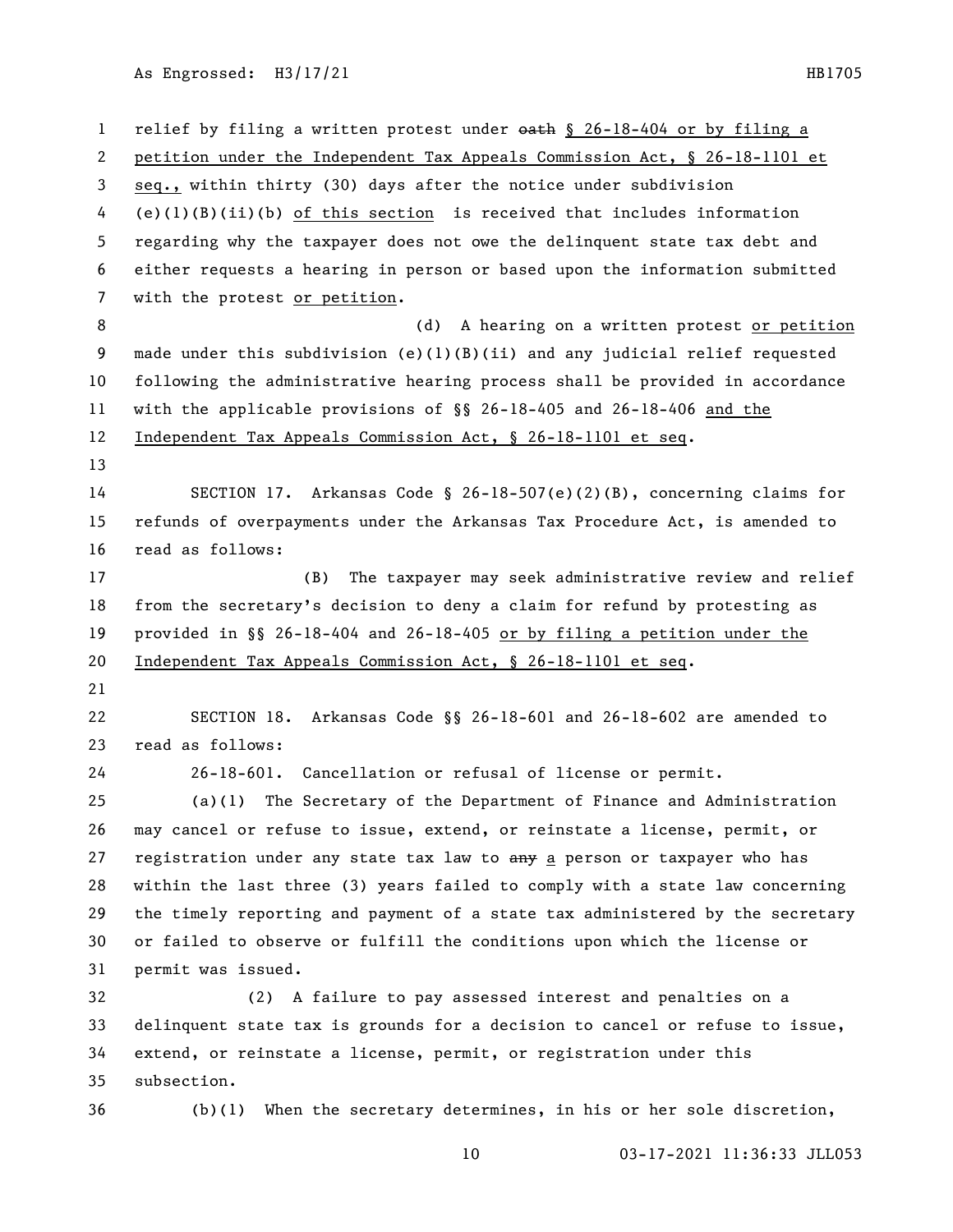that an emergency situation exists and that the public welfare and safety are endangered, he or she may issue an order temporarily suspending a license, permit, or registration pending a hearing before him or *her or the Tax Appeals Commission under the Independent Tax Appeals Commission Act, § 26-18- 1101 et seq.,* on the subject of the cancellation of the license, permit, or registration. (2) The secretary shall give notice of the temporary suspension at the same time that he or she gives notice of his or her intention to cancel or to refuse to issue, extend, or reinstate any license, permit, or 10 duplicate copy  $t$  thereof of a license or permit, as provided by this section. 11 (3) The secretary shall as soon as practicable, but in any event 12 within three (3) days after the request of the taxpayer, hold a hearing on 13 whether the temporary suspension should be made permanent. (4) The temporary suspension shall be made permanent without a 15 hearing unless the taxpayer  $\frac{15}{2}$  hearing within twenty (20) days of 16 receipt of notice of the temporary suspension seeks administrative review and relief from the order of temporary suspension by filing a protest under § 26- 18-404 or by filing a petition under the Independent Tax Appeals Commission Act, § 26-18-1101 et seq. (4) If a taxpayer seeks administrative review and relief under subdivision (b)(3) of this section, a hearing shall be held within three (3) days after the request for review and relief, and a decision shall be issued within three (3) business days after the conclusion of the hearing. (c)(1) Except as set out in subsection (b) of this section, before the secretary may cancel or refuse to issue, extend, or reinstate any license, permit, or registration, he or she shall give notice of his or her proposed action, and the owner or applicant shall have twenty (20) days after receipt of the secretary's decision to request a hearing under § 26-18-405 or under the Independent Tax Appeals Commission Act, § 26-18-1101 et seq. (2) A decision of the secretary or the Tax Appeals Commission shall be issued within twenty (20) days after the conclusion of the hearing authorized in subdivision (c)(1) of this section. (3)(A) The taxpayer may request a revision of an adverse decision of a hearing officer appointed under § 26-18-405 by submitting the request in writing within twenty (20) calendar days of the date of the decision.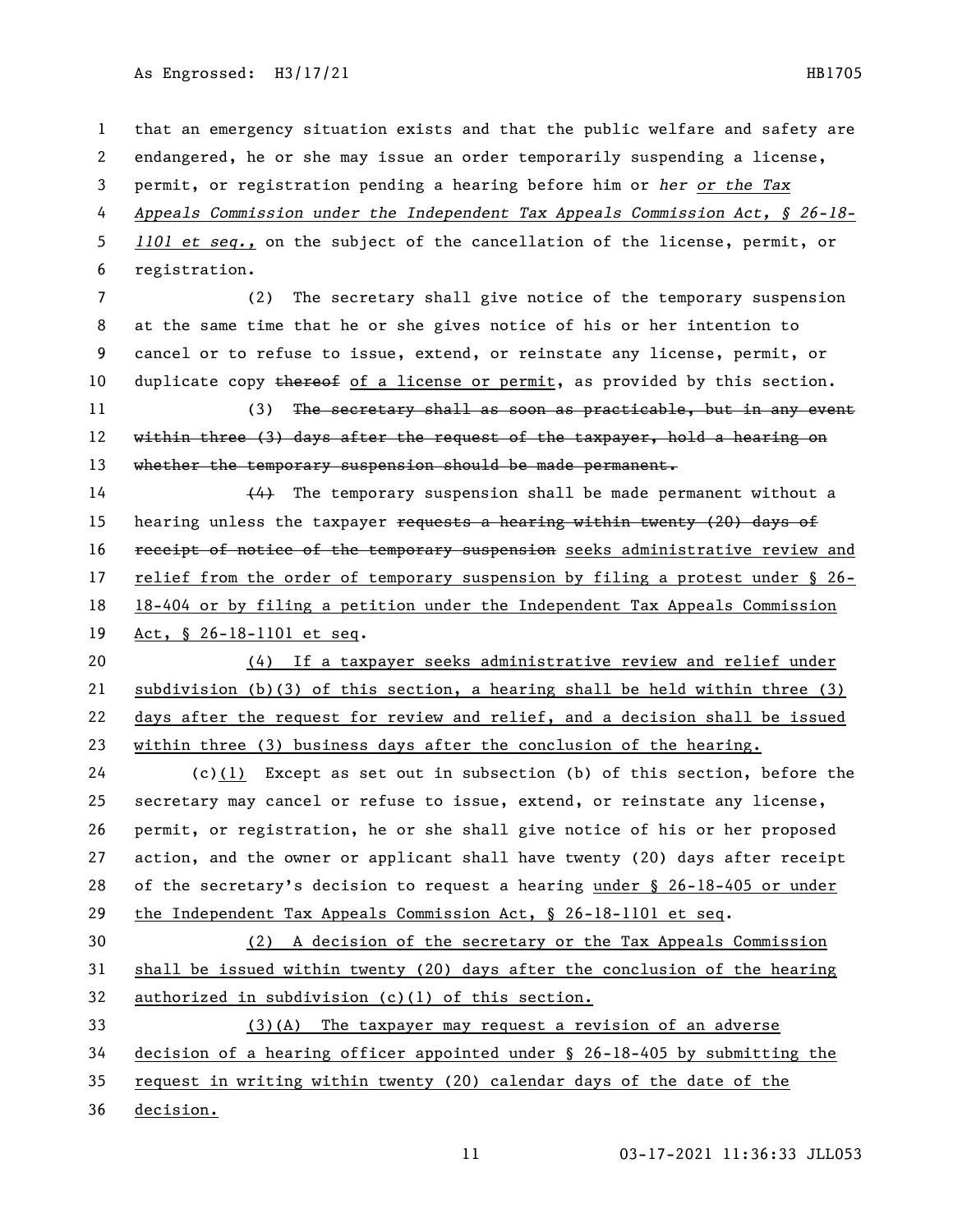(B) If the secretary refuses to make a revision under subdivision (c)(3)(A) of this section or if the taxpayer does not request a revision, the affected taxpayer may seek relief from the hearing officer's decision by following the method provided in § 26-18-602. (d)(1) When a license, permit, or registration is cancelled by the secretary, all accrued fees, taxes, and penalties, even though not due and payable at the time of cancellation under the state tax law imposing and levying the tax, shall become due concurrently with the cancellation of the license, permit, or registration. (2) The licensee or permittee shall within five (5) business days of cancellation make a report to the secretary covering the period not previously covered by reports filed by that person and ending with the date of the cancellation and shall pay all accrued fees, taxes, and penalties at the time the report is made. (3) Violation of this subsection is a Class C misdemeanor. (e)(1) The affected taxpayer may seek relief from the decision of the 17 secretary cancelling a license, permit, or registration by requesting a 18 hearing, pursuant to subsections (b) and (c) of this section, by filing a 19 written protest of the action with the hearing officer appointed by the secretary, pursuant to § 26-18-405, and the hearing officer shall hold all hearings requested pursuant to this section. (2) The hearing officer shall issue a written decision on all 23 hearings which shall be final unless revised by the secretary. 24 (3) The hearings and determinations decisions of the hearing 25 officer secretary and the commission under this section shall not be subject to the provisions of the Arkansas Administrative Procedure Act, § 25-15-201 et seq.  $(4)(A)$  A taxpayer may request a revision by the secretary of the hearing officer's determination which is adverse to him or her within twenty (20) days of the date of the mailing of the hearing officer's decision. (B) If the secretary refuses to make a revision, or if the taxpayer does not request a revision, then the affected taxpayer may seek relief from the hearing officer's decision or the final revision determination by the secretary by following the method provided in § 26-18- 602. (f)(1) Violations of this section shall be punished as provided in §

As Engrossed: H3/17/21 HB1705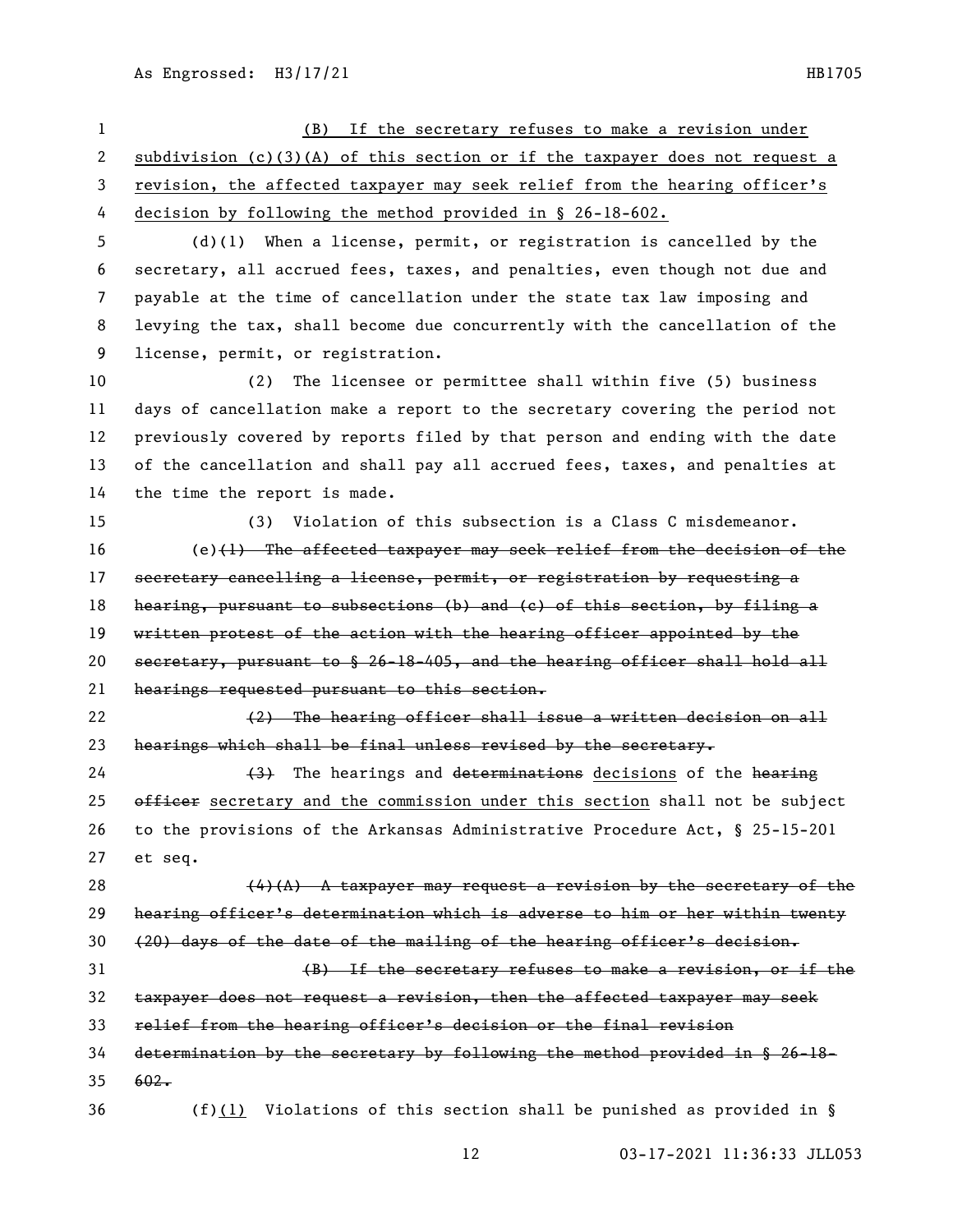| 1  | $26 - 18 - 206$ .                                                             |
|----|-------------------------------------------------------------------------------|
| 2  | The secretary may seek to enjoin any violation of any state<br>(2)            |
| 3  | tax law the secretary is charged to enforce.                                  |
| 4  | Administrative relief from a decision of the secretary to<br>(g)              |
| 5  | temporarily suspend, cancel, or refuse to issue, extend, or reinstate a       |
| 6  | license, permit, or registration made on or after January 1, 2023, is         |
| 7  | available only to a taxpayer under the Independent Tax Appeals Commission     |
| 8  | Act, § 26-18-1101 et seq.                                                     |
| 9  |                                                                               |
| 10 | 26-18-602. Judicial review of cancellation decision.                          |
| 11 | $(a)(1)$ The affected taxpayer may seek relief from the decision of the       |
| 12 | Secretary of the Department of Finance and Administration, rendered after a   |
| 13 | hearing, cancelling a license, permit, or registration.                       |
| 14 | (2) The taxpayer's petition seeking an order to stay the effect               |
| 15 | of the secretary's decision shall be filed within thirty (30) days after      |
| 16 | receipt of notice of that decision by the taxpayer with the Pulaski Gounty    |
| 17 | Gircuit Gourt or the circuit court of the county in which the taxpayer        |
| 18 | resides or has his or her principal place of business, where the matter shall |
| 19 | be tried de novo.                                                             |
| 20 | $(b)(1)$ Relief from the decision of the secretary cancelling a license,      |
| 21 | permit, or registration may be taken only as provided in this section.        |
| 22 | $(2)$ $(A)$ To stay the effect of the secretary's decision, the               |
| 23 | person or taxpayer shall file a bond not to exceed twenty-five thousand       |
| 24 | dollars (\$25,000) with and in an amount fixed by the secretary, payable to   |
| 25 | the State of Arkansas.                                                        |
| 26 | (B) The bond shall be conditioned upon:                                       |
| 27 | (i) The faithful and diligent prosecution of the                              |
| 28 | appeal by the taxpayer to a final determination; and                          |
| 29 | (ii) The immediate compliance of the taxpayer with                            |
| 30 | the secretary's decision if the secretary's decision is not enjoined by the   |
| 31 | circuit court or upon appeal is upheld by the Supreme Court.                  |
| 32 | (3) The secretary may, in his or her discretion, refuse to stay               |
| 33 | the effect of his or her decision and permit a bond to be posted when he or   |
| 34 | she determines in his or her sole discretion that the public safety and       |
| 35 | welfare would be endangered by the stay.                                      |
| 36 | (e) The venue for all actions seeking relief from a decision of the           |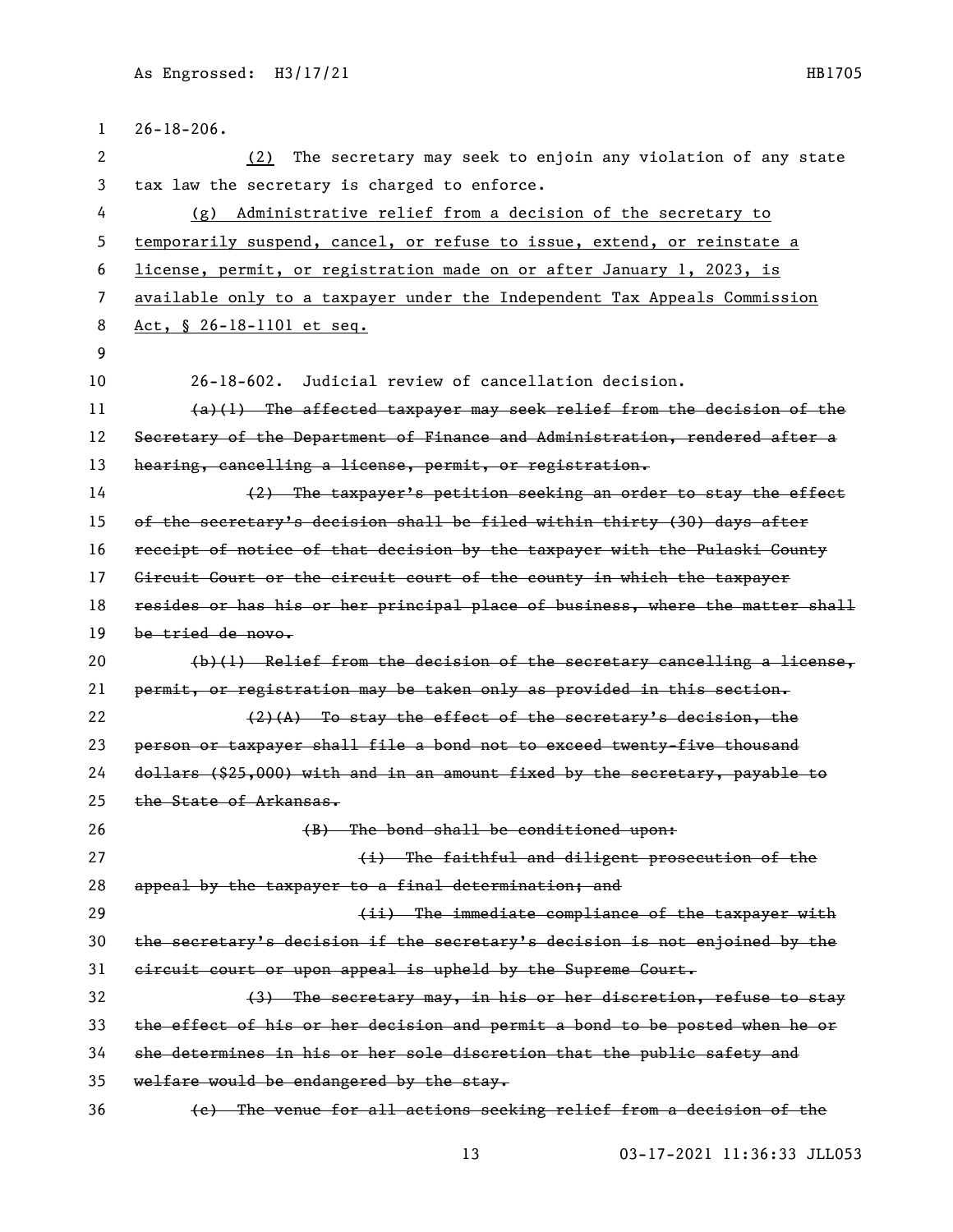| $\mathbf 1$ | secretary concerning the cancellation of or refusal of the issuance of a      |
|-------------|-------------------------------------------------------------------------------|
| 2           | license or permit shall be the Pulaski County Circuit Court or the circuit    |
| 3           | court of the county in which the taxpayer resides or has his or her principal |
| 4           | place of business.                                                            |
| 5           | $(a)(1)$ A taxpayer may seek judicial relief from an administrative           |
| 6           | decision rendered after a hearing cancelling a license, permit, or            |
| 7           | registration by filing suit within thirty (30) days of the date of the        |
| 8           | administrative decision.                                                      |
| 9           | (2) Jurisdiction for suit under subdivision (a)(1) of this                    |
| 10          | section is in the Pulaski County Circuit Court or the Arkansas circuit court  |
| 11          | of the county in which the taxpayer resides or has his or her principal place |
| 12          | of business, where the matter shall be tried de novo.                         |
| 13          | $(3)(A)$ A taxpayer shall not operate a business after thirty $(30)$          |
| 14          | calendar days from the issuance of an administrative decision cancelling a    |
| 15          | license, permit, or registration unless the taxpayer obtains an order from    |
| 16          | the circuit court staying the effect of the administrative decision.          |
| 17          | (B) An order of a circuit court to stay the effect of an                      |
| 18          | administrative decision may be revoked if the Secretary of the Department of  |
| 19          | Finance and Administration provides proof that the taxpayer has failed to     |
| 20          | timely file returns for taxes administered by the secretary or has failed to  |
| 21          | timely pay taxes administered by the secretary after the date suit is filed   |
| 22          | under this section.                                                           |
| 23          | (b) The secretary may seek judicial relief from an adverse decision of        |
| 24          | the Tax Appeals Commission under § 26-18-1117 by filing suit in circuit court |
| 25          | within thirty (30) calendar days of the date of the decision.                 |
| 26          |                                                                               |
| 27          | SECTION 19. Arkansas Code § 26-18-701(a)(1)(A)(i), concerning the             |
| 28          | issuance of certificates of indebtedness and execution under the Arkansas Tax |
| 29          | Procedure Act, is amended to read as follows:                                 |
| 30          | $(a)(1)(A)(i)$ If a taxpayer does not timely and properly pursue his or       |
| 31          | her remedies seeking relief from a decision of the Secretary of the           |
| 32          | Department of Finance and Administration and a final assessment is made       |
| 33          | against the taxpayer, or if the taxpayer fails to pay the deficiency assessed |
| 34          | upon notice and demand, then the secretary shall, as soon as practicable      |
| 35          | thereafter, issue to the circuit clerk of any county of the state a           |
| 36          | certificate of indebtedness certifying that the person named in the           |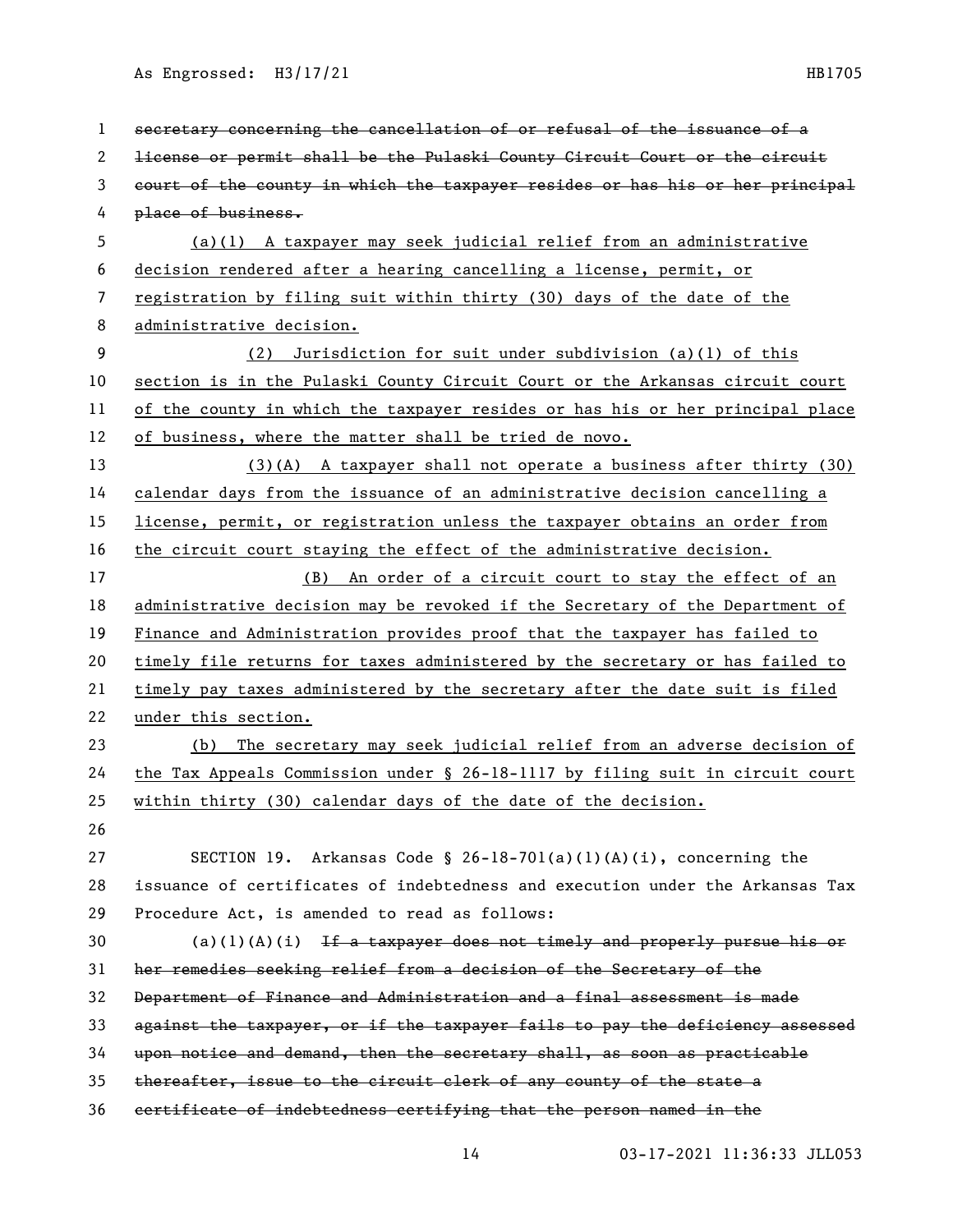certificate of indebtedness is indebted to the state for the amount of the 2 tax established by the secretary as due. The Secretary of the Department of Finance and Administration shall, as soon as practicable, issue to the circuit clerk of any county of the state a certificate of indebtedness certifying that the taxpayer named in the certificate of indebtedness is indebted to the state for the amount of a tax deficiency assessed by the secretary if: 8 (a) The taxpayer fails to timely and properly protest the assessment under § 26-18-404 or file a petition under the Independent Tax Appeals Commission Act, § 26-18-1101 et seq., and fails to pay the assessed tax upon notice and demand for payment; or (b) The assessment is sustained by the secretary under § 26-18-405 or by the Tax Appeals Commission under the Independent Tax Appeals Commission Act, § 26-18-1101 et seq., and the taxpayer fails to pay the assessed deficiency upon notice and demand for payment. SECTION 20. Arkansas Code § 26-18-705(c)(2), concerning the settlement or compromise of liability controversies under the Arkansas Tax Procedure Act, is amended to read as follows: (2) When the closing agreement is signed by the secretary, it shall be final and conclusive, and except upon a showing of fraud or misrepresentation of a material fact, no additional assessment or collection shall be made by the secretary, and the taxpayer shall not file a protest of the assessment under § 26-18-404, file a petition under the Independent Tax 26 Appeals Commission Act, § 26-18-1101 et seq., or institute any a judicial proceeding to recover such liabilities as agreed to in the closing agreement. SECTION 21. Arkansas Code § 26-18-1002 is amended to read as follows: 26-18-1002. Administrative hearing. (a) A noncompliant taxpayer may request an administrative hearing concerning the decision of the Secretary of the Department of Finance and Administration to close the noncompliant taxpayer's business by following the procedures in this section. (b) Within five (5) business days after the delivery or attempted delivery of the notice required by § 26-18-1001(c), the noncompliant taxpayer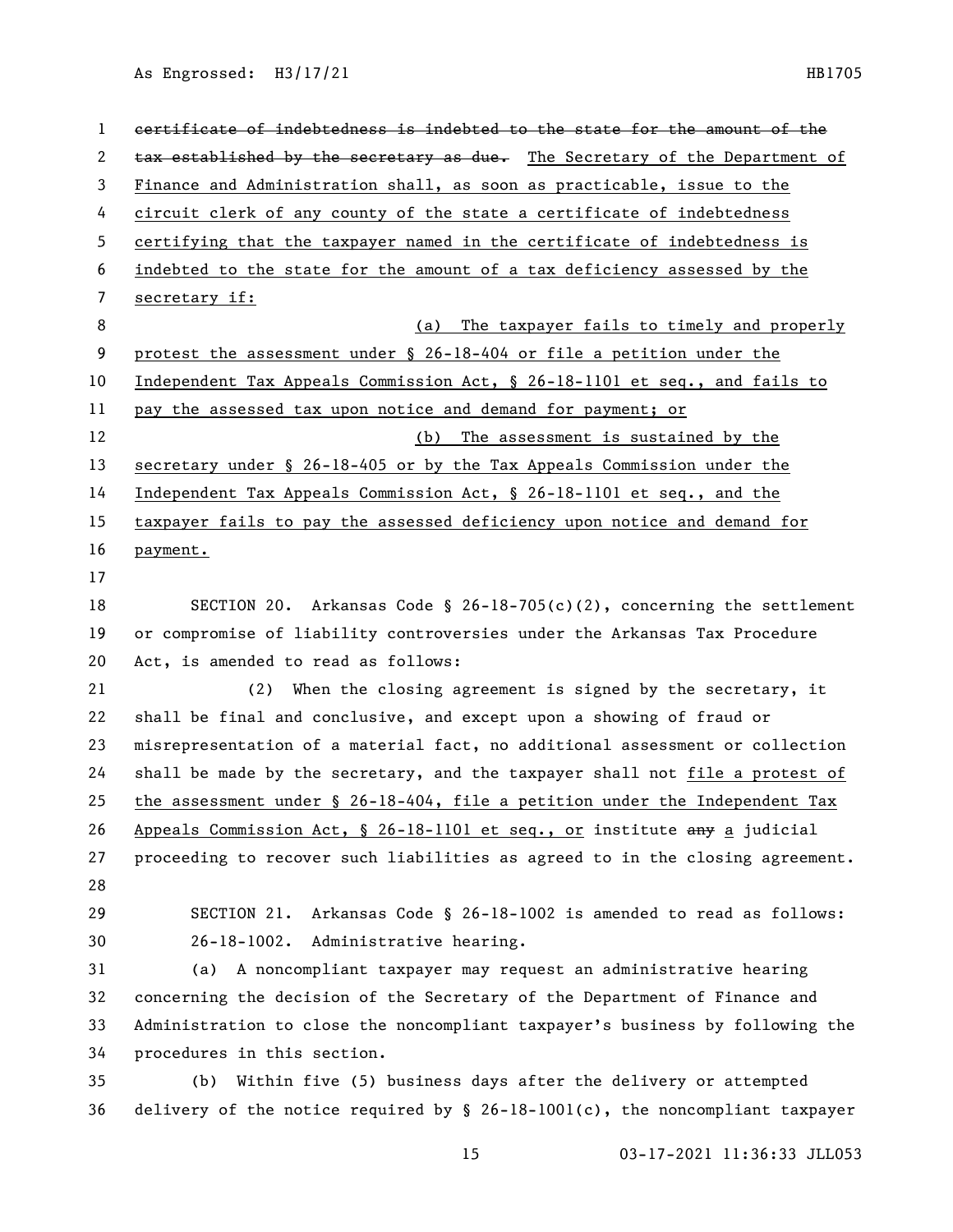may file a written protest or a petition, signed by the noncompliant taxpayer or his or her authorized agent, stating the reasons for opposing the closure of the business and requesting an administrative hearing before a hearing officer or the Tax Appeals Commission, as applicable. (c)(1) A noncompliant taxpayer may request that an administrative hearing be held in person, by telephone, upon written documents furnished by the noncompliant taxpayer, or upon written documents and any evidence produced by the noncompliant taxpayer at an administrative hearing teleconference, by video conference, or by other electronic means. (2)(A) The secretary has and the commission have the discretion to determine whether an administrative hearing at which testimony is to be 12 presented will be conducted in person, or by telephone by teleconference, by videoconference, or by other electronic means. (B) An in-person hearing under this section shall be held in Little Rock, Arkansas. (3) A noncompliant taxpayer who requests an administrative hearing based upon written documents is not entitled to any other 18 administrative hearing prior to the hearing officer's rendering a decision. 19 (d) The An administrative hearing will under this section shall be conducted by a hearing officer appointed by the secretary under § 26-18-405 or by the commission. 22 (e)(1) The hearing officer  $w = 1$  or the commission shall set the time 23 and place for a hearing and  $w=1$  shall give the noncompliant taxpayer and the secretary notice of the hearing. (2) At the administrative hearing, the noncompliant taxpayer may be represented by an authorized representative and may present evidence in support of his or her position.  $(f)(1)$  The hearing may be held in any city in which the Revenue Division of the Department of Finance and Administration maintains a field 30 audit district office or in such other city as the secretary may designate.  $(2)$  The An administrative hearing will under this section shall 32 be held within fourteen (14) calendar days of receipt by the secretary of the request for hearing. (2)(A) A written administrative decision under this section shall be issued within five (5) business days of the date of the hearing and shall be served by first class mail on the noncompliant taxpayer and the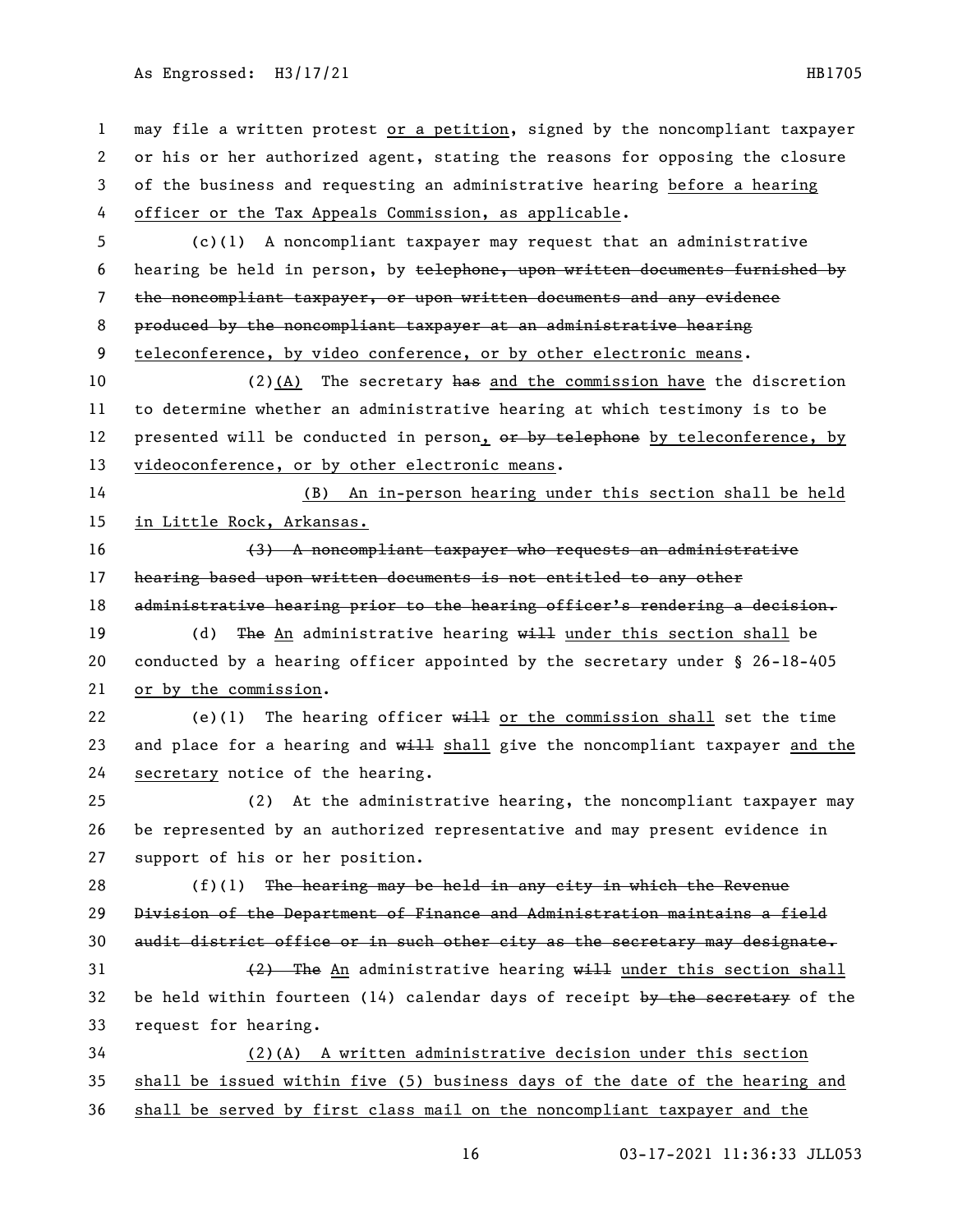| $\mathbf{1}$   |                                                                               |
|----------------|-------------------------------------------------------------------------------|
|                | secretary.                                                                    |
| 2              | A decision issued under subdivision $(f)(2)(A)$ of this<br>(B)                |
| 3              | section:                                                                      |
| 4              | Is effective twenty (20) days after the date of<br>(i)                        |
| 5              | the decision; and                                                             |
| 6              | Except as provided under § 26-18-1003, acts as<br>(ii)                        |
| $\overline{7}$ | an injunction prohibiting further operation of the business.                  |
| 8              | The administrative hearing and determinations decision made by the<br>(g)     |
| 9              | hearing officer under this subchapter under this section are not subject to   |
| 10             | the provisions of the Arkansas Administrative Procedure Act, § 25-15-201 et   |
| 11             | seq.                                                                          |
| 12             | The defense or defenses to the closure of a business under this<br>(h)        |
| 13             | subchapter are:                                                               |
| 14             | Written proof that the noncompliant taxpayer filed all<br>(1)                 |
| 15             | delinquent returns and paid the delinquent tax due including interest and     |
| 16             | penalty; or                                                                   |
| 17             | That the noncompliant taxpayer has entered into a written<br>(2)              |
| 18             | payment agreement, approved by the secretary, to satisfy the tax delinquency. |
| 19             | (i)<br>The decision of the hearing officer must be in writing with copies     |
| 20             | delivered to the noncompliant taxpayer and the Department of Finance and      |
| 21             | Administration by the United States Postal Service or by hand delivery. For a |
| 22             | notice issued under § 26-18-1001 on or after January 1, 2023, administrative  |
| 23             | relief is available to a taxpayer only under the Independent Tax Appeals      |
| 24             | <u>Commission Act, § 26-18-1101 et seq.</u>                                   |
| 25             | (i) A decision of the hearing officer to sustain the secretary's              |
| 26             | decision to close the business of the noncompliant taxpayer is effective      |
| 27             | twenty (20) days after the date of the decision and, except as provided under |
| 28             | § 26-18-1003, acts as an injunction prohibiting further operation of the      |
| 29             | business.                                                                     |
| 30             |                                                                               |
| 31             | SECTION 22. Arkansas Code § 26-18-1003(b), concerning judicial relief         |
| 32             | related to a business closure under the Arkansas Tax Procedure Act, is        |
| 33             | amended to read as follows:                                                   |
| 34             | A noncompliant taxpayer may seek judicial relief from an<br>(b)(1)            |
| 35             | adverse administrative decision under this subchapter by filing suit within   |
| 36             | twenty (20) calendar days of the date of the administrative decision.         |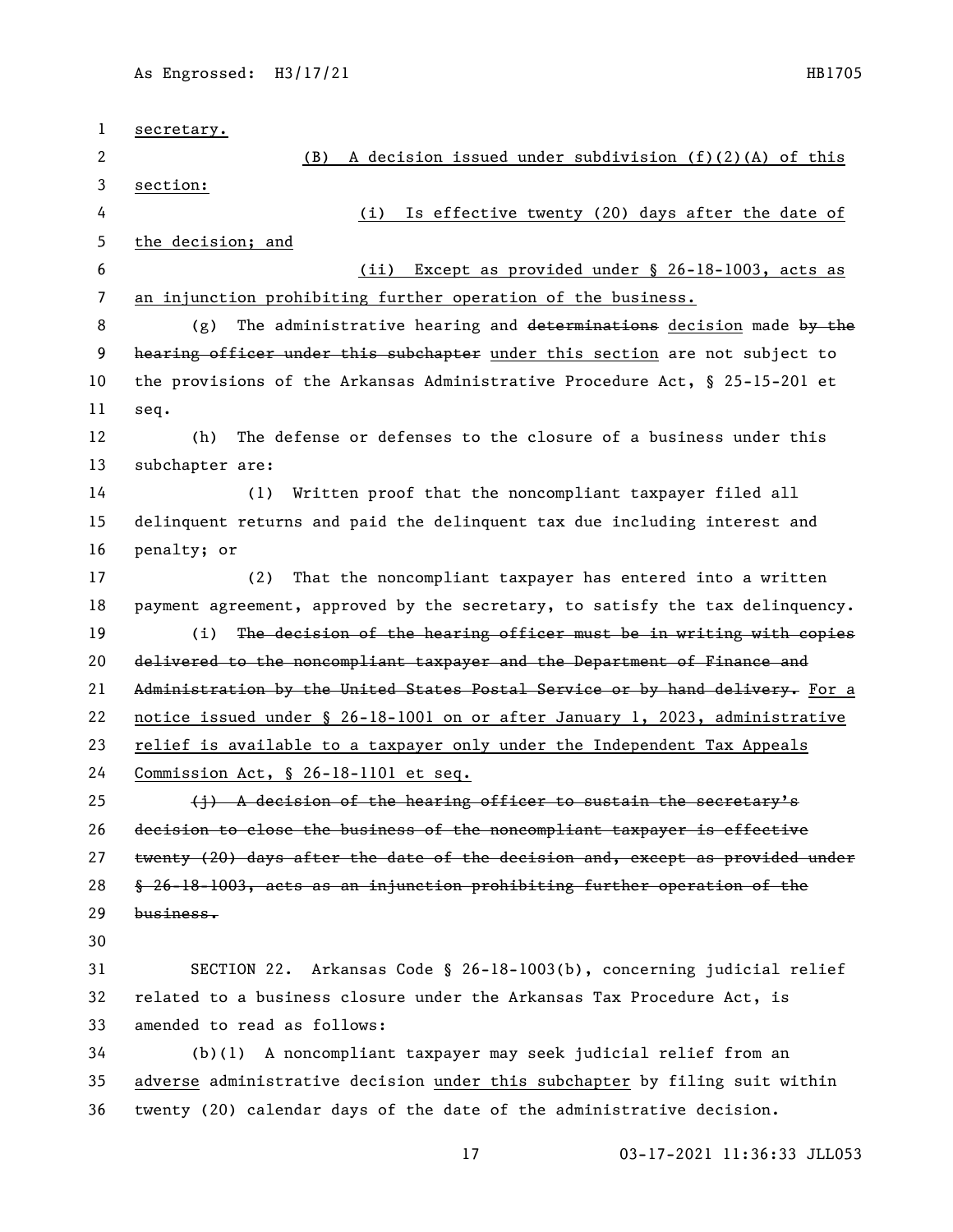| 1              | Jurisdiction for a suit under subdivision (b)(l) of this<br>(2)               |
|----------------|-------------------------------------------------------------------------------|
| $\mathbf{2}$   | section shall be is in the Pulaski County Circuit Court or the circuit court  |
| 3              | of the county where in which the noncompliant taxpayer resides or has his or  |
| 4              | her principal place of business, where the matter shall be tried de novo.     |
| 5              | The secretary may seek judicial relief under $\S$ 26-18-1117<br>(3)           |
| 6              | from an adverse administrative decision issued by the Tax Appeals Commission  |
| $\overline{7}$ | by filing suit in the Pulaski County Circuit Court or in the circuit court of |
| 8              | the county in which the noncompliant taxpayer resides or has its principal    |
| 9              | place of business in the state within twenty (20) days of the date of the     |
| 10             | administrative decision, where the matter shall be tried de novo.             |
| 11             |                                                                               |
| 12             | SECTION 23. Arkansas Code § 26-36-315(c)-(i), concerning joint tax            |
| 13             | refunds, are amended to read as follows:                                      |
| 14             | $(c)(1)(A)$ A taxpayer who claims that he or she is not a debtor of a         |
| 15             | claimant agency may seek administrative relief by filing a written protest or |
| 16             | petition under oath within thirty (30) days after the notice under            |
| 17             | subdivision (b)(1) of this section is received.                               |
| 18             | The written protest or petition shall be signed by the<br>(B)                 |
| 19             | nondebtor taxpayer or the nondebtor taxpayer's authorized agent and include   |
| 20             | the nondebtor taxpayer's reasons for opposing the proposed setoff             |
| 21             | documentation:                                                                |
| 22             | (i) Certified by the claimant agency verifying that                           |
| 23             | the nondebtor taxpayer is not a debtor of the claimant agency; and            |
| 24             | (ii) Supporting the proportionate share of the                                |
| 25             | nondebtor taxpayer's payment of tax and the resulting amount of the joint     |
| 26             | refund that the nondebtor taxpayer claims is not subject to setoff.           |
| 27             | Administrative relief is not available to a nondebtor<br>(C)                  |
| 28             | taxpayer who fails to:                                                        |
| 29             | Timely submit a protest or a petition regarding<br>(i)                        |
| 30             | a proposed setoff after the notice under subdivision (b)(1) of this section   |
| 31             | is received; or                                                               |
| 32             | (ii) Provide the documentation required under                                 |
| 33             | $subdivision (c)(1)(B)$ of this section.                                      |
| 34             | The nondebtor taxpayer may request the secretary or the Tax<br>(2)            |
| 35             | Appeals Commission to consider his or her request for relief upon written     |
| 36             | documents furnished by the nondebtor taxpayer or upon the written document    |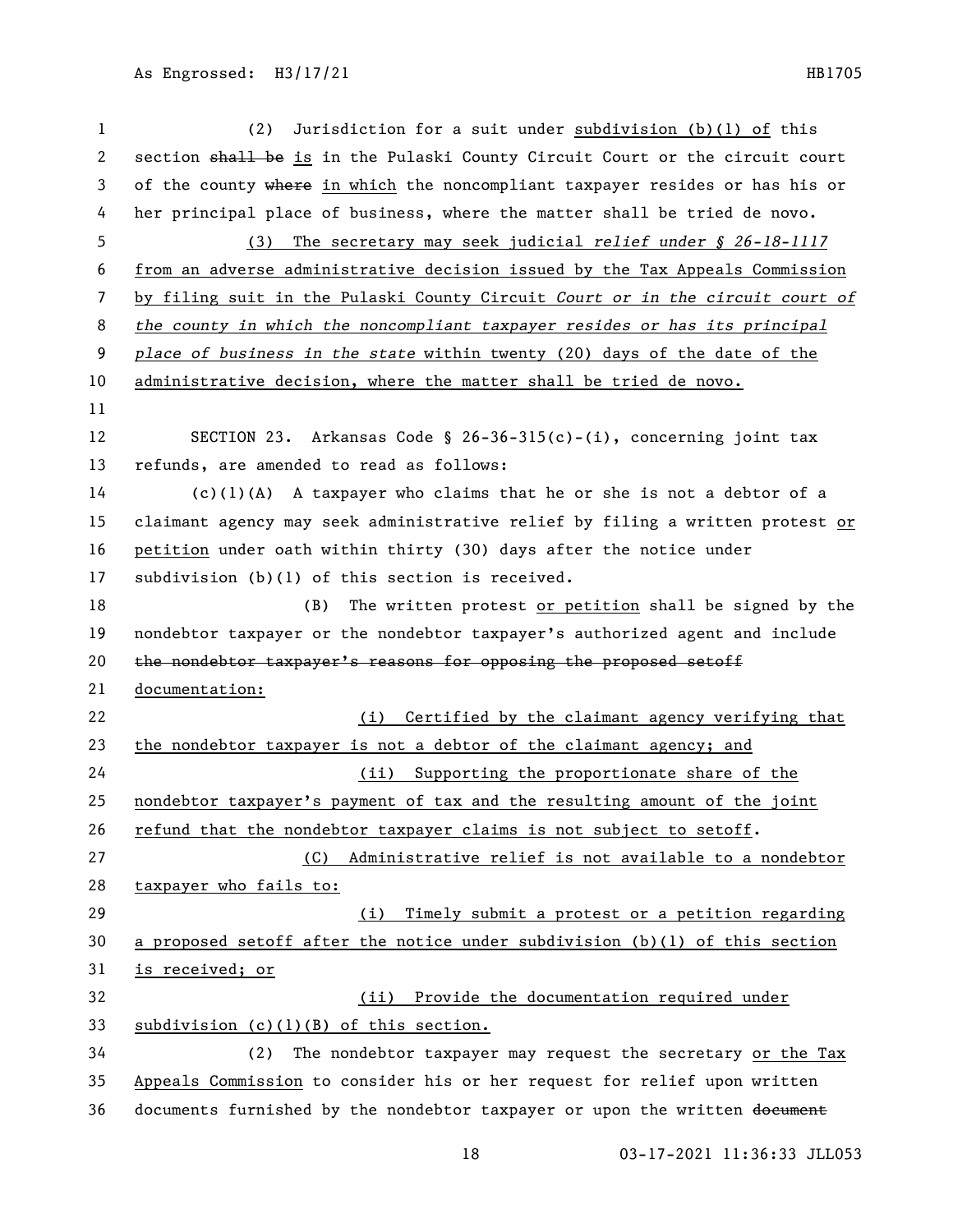| 1  | documents and the evidence produced by the nondebtor taxpayer at a hearing    |
|----|-------------------------------------------------------------------------------|
| 2  | conducted under the Arkansas Tax Procedure Act, § 26-18-101 et seq., or the   |
| 3  | Independent Tax Appeals Commission Act, § 26-18-1101 et seq.                  |
| 4  | (3)(A) The nondebtor taxpayer's protest shall include                         |
| 5  | documentation supporting the proportionate share of the nondebtor taxpayer's  |
| 6  | payment of tax and the resulting amount of the joint refund that the          |
| 7  | nondebtor taxpayer claims is not subject to setoff The secretary or the       |
| 8  | commission, as applicable, shall:                                             |
| 9  | (i) Set the time and place of the hearing; and                                |
| 10 | (ii) Provide written notice of the hearing at least                           |
| 11 | thirty (30) days before the scheduled hearing.                                |
| 12 | At the hearing scheduled under subdivision (c)(3)(A)<br>(B)                   |
| 13 | of this section, the nondebtor taxpayer may:                                  |
| 14 | (i) Be represented by an authorized representative;                           |
| 15 | and                                                                           |
| 16 | Present evidence in support of his or her<br>(ii)                             |
| 17 | position.                                                                     |
| 18 | A nondebtor taxpayer who requests the secretary to render his or<br>(d)       |
| 19 | her decision based on written documents is not entitled by law to any other   |
| 20 | administrative hearing before the secretary's rendering of his or her         |
| 21 | decision.                                                                     |
| 22 | (e) Administrative relief shall not be available to a nondebtor               |
| 23 | taxpayer who fails to protest a proposed setoff within the thirty (30) days   |
| 24 | after the notice under subdivision (b)(1) of this section is received.        |
| 25 | $(f)(1)$ If a taxpayer requests a hearing in person rather than on            |
| 26 | written documents, a hearing officer shall set the time and place for hearing |
| 27 | on the written protest and shall give the nondebtor taxpayer reasonable       |
| 28 | notice of the hearing.                                                        |
| 29 | (2) At the hearing, the nondebtor taxpayer may be represented by              |
| 30 | an authorized representative and may present evidence in support of his or    |
| 31 | her position.                                                                 |
| 32 | (3) After the hearing scheduled under subdivision (c)(3)(A) of                |
| 33 | this section, the hearing officer or the commission, as applicable, shall     |
| 34 | render his or her a decision in writing and shall serve copies upon both on   |
| 35 | the nondebtor taxpayer, the secretary, and the claimant agency by first class |
| 36 | min.                                                                          |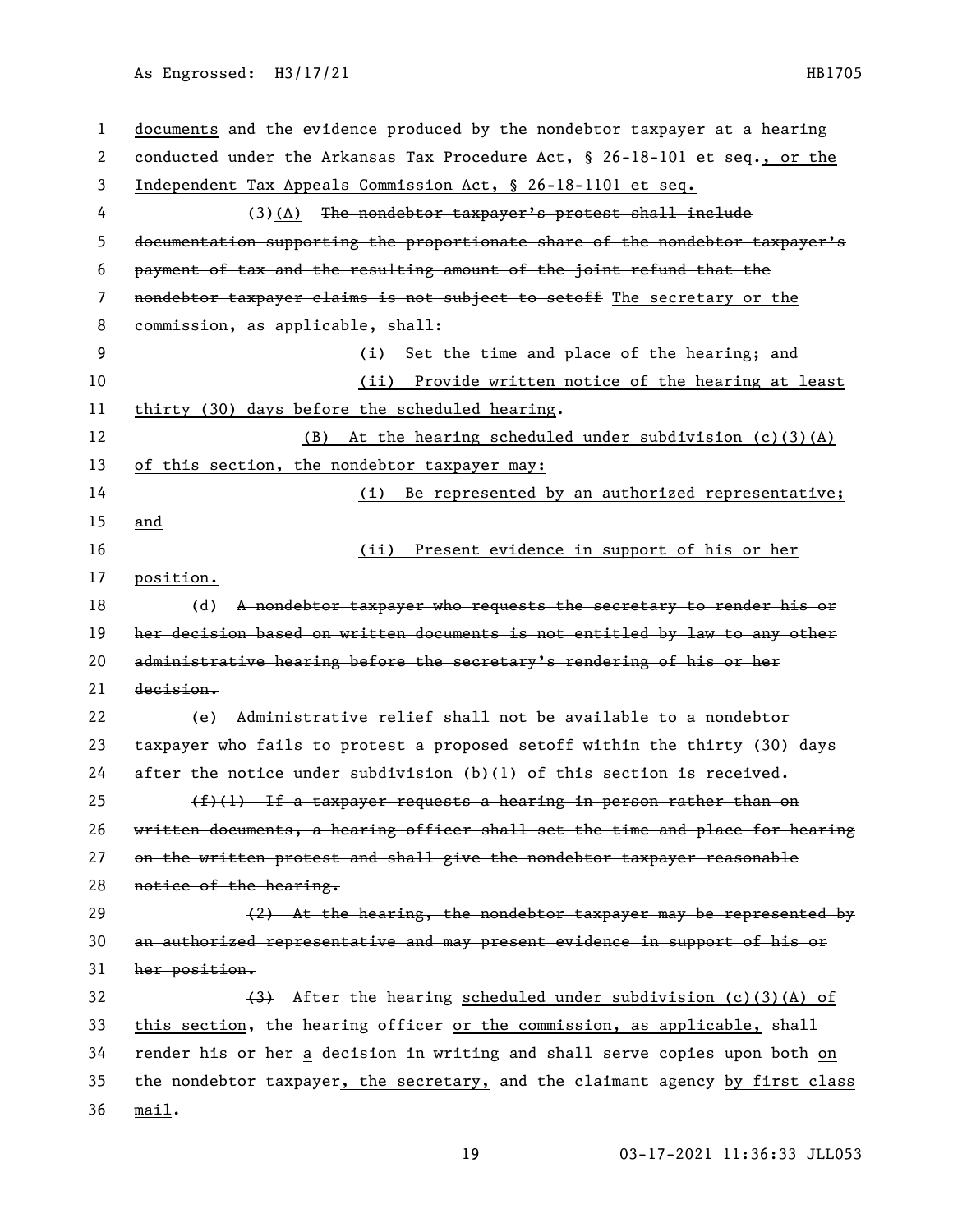1  $\left(\frac{g}{g}\right)(e)$  The hearings on written protests and determinations decisions made by the hearing officer or the commission are not subject to the Arkansas Administrative Procedure Act, § 25-15-201 et seq.

 $\left(\frac{h}{f}\right)\left(1\right)$  After the issuance and service on the taxpayer of a decision of the hearing officer or the commission to sustain the setoff of the joint refund, a nondebtor taxpayer may seek judicial relief from the decision by filing suit within thirty (30) days after the date of the final 8 determination decision of the hearing officer or the commission.

9 (2) Jurisdiction for a suit to contest a determination decision of the hearing officer or the commission under this section shall be in the Pulaski County Circuit Court or the circuit court of the county where the nondebtor taxpayer resides, and the matter shall be tried de novo.

13  $\leftarrow$   $\leftarrow$   $\leftarrow$   $\leftarrow$   $\leftarrow$   $\leftarrow$   $\leftarrow$   $\leftarrow$   $\leftarrow$   $\leftarrow$   $\leftarrow$   $\leftarrow$   $\leftarrow$   $\leftarrow$   $\leftarrow$   $\leftarrow$   $\leftarrow$   $\leftarrow$   $\leftarrow$   $\leftarrow$   $\leftarrow$   $\leftarrow$   $\leftarrow$   $\leftarrow$   $\leftarrow$   $\leftarrow$   $\leftarrow$   $\leftarrow$   $\leftarrow$   $\leftarrow$   $\leftarrow$   $\leftarrow$   $\leftarrow$   $\leftarrow$   $\leftarrow$   $\leftarrow$   $\$ may challenge a proposed setoff for the benefit of a claimant agency.

- 
- 

 SECTION 24. Arkansas Code § 26-52-209 is amended to read as follows: 26-52-209. Applicability of tax procedure provisions.

 All proceedings relative to the issuance, revocation, or suspension of a permit under this subchapter shall be governed by the provisions of the Arkansas Tax Procedure Act, § 26-18-101 et seq., and the Independent Tax Appeals Commission Act, § 26-18-1101 et seq.

 SECTION 25. Arkansas Code § 26-52-515(b), concerning the refund of sales tax on vehicles returned as defective, is amended to read as follows: (b)(1) Claims for refund of sales or use tax under this section shall be subject to the Arkansas Tax Procedure Act, § 26-18-101 et seq., and the Independent Tax Appeals Commission Act, § 26-18-1101 et seq.

28 (2) Any claim must under subdivision (b)(1) of this section shall be made in writing and filed within three (3) years from the date the vehicle was first registered.

 SECTION 26. Arkansas Code § 26-52-519(b), concerning the credit voucher for sales tax on motor vehicles destroyed by catastrophic events, is amended to read as follows:

 (b) Claims for credit vouchers of sales or use tax under this section shall be subject to the Arkansas Tax Procedure Act, § 26-18-101 et seq., and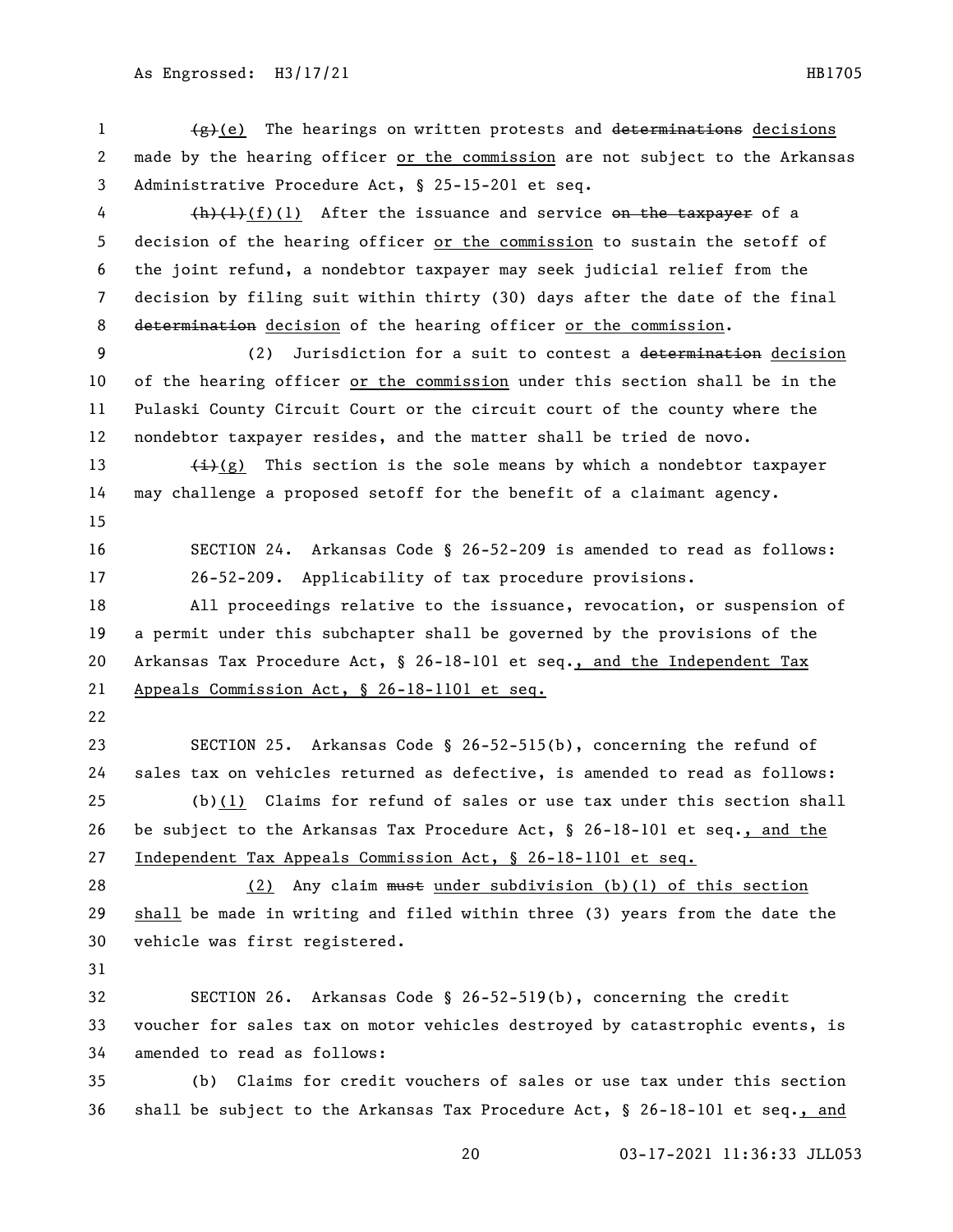| 1  | the Independent Tax Appeals Commission Act, $\S$ 26-18-1101 et seq. Any claim |
|----|-------------------------------------------------------------------------------|
| 2  | must be made in writing and filed within one (1) year from the date the       |
| 3  | vehicle was first registered.                                                 |
| 4  |                                                                               |
| 5  | SECTION 27. Arkansas Code § 26-55-219 is amended to read as follows:          |
| 6  | 26-55-219. Distributor's license - Refusal.                                   |
| 7  | (a) In the event that any application for a license to transact               |
| 8  | business as a distributor in the State of Arkansas shall be filed by any      |
| 9  | person whose license shall at any time have been cancelled for cause by the   |
| 10 | Secretary of the Department of Finance and Administration, or in case the     |
| 11 | secretary shall be of the opinion that the application is not filed in good   |
| 12 | faith or in the event that the application is filed by some person as a       |
| 13 | subterfuge for the real person in interest whose license or registration      |
| 14 | shall theretofore have been cancelled for cause by the secretary, or for any  |
| 15 | other valid reason, then and in any of said events the secretary, after a     |
| 16 | hearing of which the applicant shall have been given five (5) days' notice in |
| 17 | writing and at which the applicant shall have the right to appear in person   |
| 18 | or by counsel and present testimony, shall have and is given the right and    |
| 19 | authority to refuse to issue to the person a license certificate to transact  |
| 20 | business as a distributor in the State of Arkansas.                           |
| 21 | (b) Any distributor who is aggrieved by the action of the secretary in        |
| 22 | refusing to issue the license applied for, within thirty (30) days from the   |
| 23 | time of the refusal, may appeal to the circuit court of the county of the     |
| 24 | distributor's residence where the distributor shall be entitled to a hearing  |
| 25 | de novo. An appeal shall lie from the circuit court to the Supreme Court as   |
| 26 | in other cases now provided by law.                                           |
| 27 | The Secretary of the Department of Finance and Administration may<br>(a)      |
| 28 | refuse to issue a distributor's license to a person if:                       |
| 29 | The applicant has previously held a license that was<br>(1)                   |
| 30 | cancelled for cause by the secretary;                                         |
| 31 | The secretary determines the application was not filed in<br>(2)              |
| 32 | good faith;                                                                   |
| 33 | The secretary determines the application was filed by a<br>(3)                |
| 34 | person as a subterfuge for the real person in interest whose license has been |
| 35 | cancelled for cause; or                                                       |
| 36 | (4) The secretary determines there is other cause to refuse the               |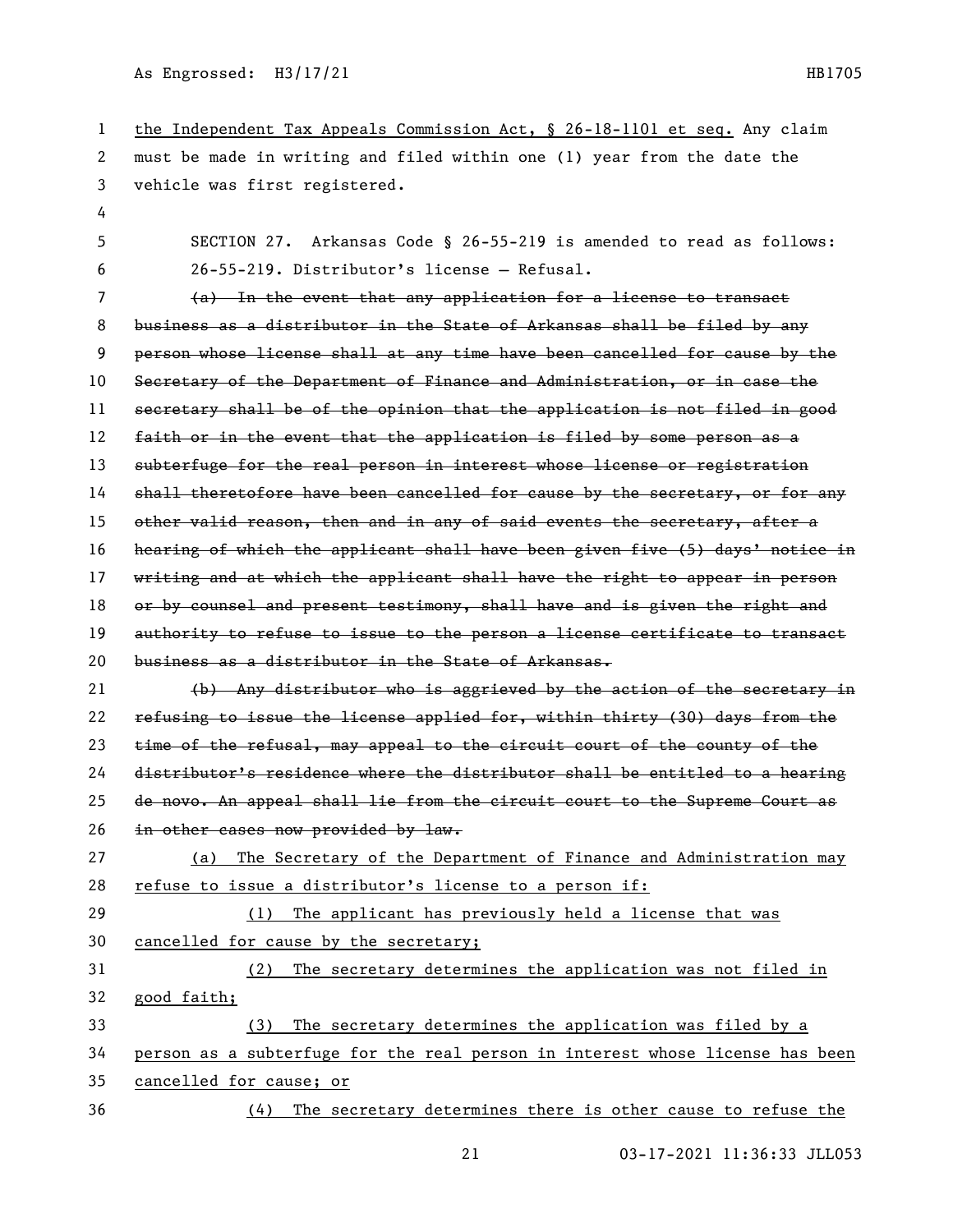| 1  | application for license.                                                      |
|----|-------------------------------------------------------------------------------|
| 2  | The secretary shall give the applicant written notice of his or<br>(b)        |
| 3  | her decision to refuse issuance of the license.                               |
| 4  | (c) An applicant may seek administrative relief from the decision of          |
| 5  | the secretary under the Arkansas Tax Procedure Act, § 26-18-101 et seq., or   |
| 6  | the Independent Tax Appeals Commission Act, § 26-18-1101 et seq.              |
| 7  | (d) Judicial relief is available to the parties under §§ 26-18-602 and        |
| 8  | $26 - 18 - 1117.$                                                             |
| 9  |                                                                               |
| 10 | SECTION 28. Arkansas Code § 26-55-224 is amended to read as follows:          |
| 11 | $26-55-224$ . Bonds - Additional bonds - Conditions for requirement.          |
| 12 | (a) In the event that upon a hearing, of which the distributor shall          |
| 13 | be given five (5) days' notice in writing, the Secretary of the Department of |
| 14 | Finance and Administration shall decide that the amount of the existing bond  |
| 15 | is insufficient to ensure payment to the State of Arkansas of the amount of   |
| 16 | the tax and any penalties and interest for which the distributor is or may at |
| 17 | any time become liable, then the distributor upon the written demand of the   |
| 18 | secretary shall immediately file an additional bond in the same manner and    |
| 19 | form with a surety company thereon approved by the secretary in any amount    |
| 20 | determined by the secretary to be necessary to secure at all times the        |
| 21 | payment by the distributor to the State of Arkansas of all taxes, penalties,  |
| 22 | and interest due under the provisions of this subchapter.                     |
| 23 | (b) If the distributor fails to do so, the secretary shall immediately        |
| 24 | cancel the license certificate of the distributor.                            |
| 25 | (a) If the Secretary of the Department of Finance and Administration          |
| 26 | determines the amount of the existing bond is insufficient to ensure payment  |
| 27 | of the tax, interest, and penalty the distributor currently owes or may owe,  |
| 28 | the secretary may issue a written demand that the distributor file an         |
| 29 | additional bond in the same manner and form with a surety company approved by |
| 30 | the secretary.                                                                |
| 31 | (b) A distributor may seek administrative relief from a decision of           |
| 32 | the secretary under subsection (a) of this section by filing a written        |
| 33 | protest under the Arkansas Tax Procedure Act, § 26-18-101 et seq., or by      |
| 34 | filing a petition under the Independent Tax Appeals Commission Act, § 26-18-  |
| 35 | $1101$ et seq.                                                                |
| 36 | (c) A hearing on the distributor's protest or petition under                  |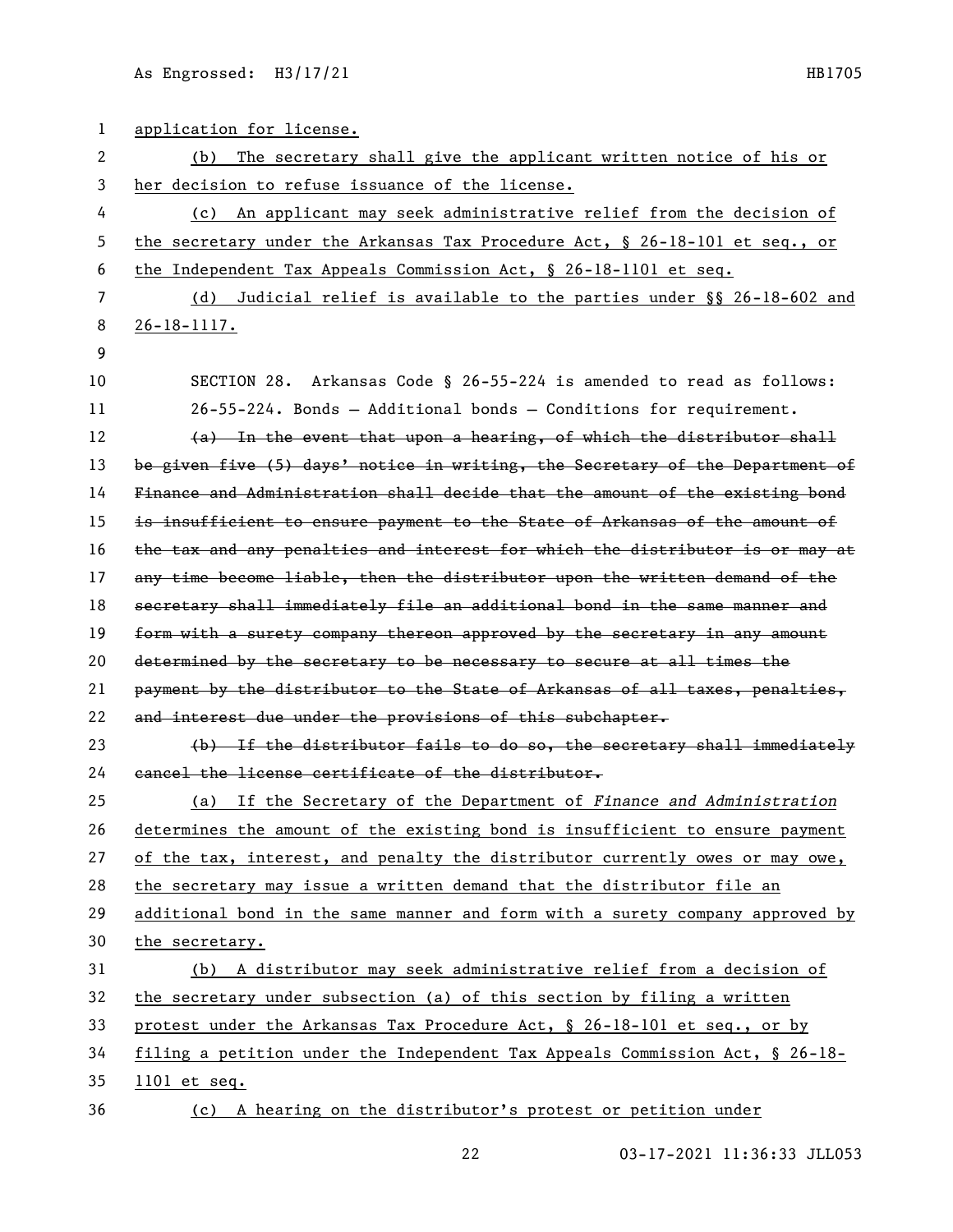| $\mathbf{1}$ | subsection (b) of this section shall be held within twenty (20) days of the   |
|--------------|-------------------------------------------------------------------------------|
| 2            | date of the protest or petition, and a decision shall be issued within twenty |
| 3            | (20) calendar days of the date of the hearing.                                |
| 4            | $(d)(1)$ A distributor may seek judicial relief from an adverse decision      |
| 5            | of the secretary or the Tax Appeals Commission by filing suit in the Pulaski  |
| 6            | County Circuit Court or in the circuit court of the county in which the       |
| 7            | distributor resides or has his or her principal place of business, where the  |
| 8            | matter shall be tried de novo.                                                |
| 9            | The secretary may seek judicial relief under § 26-18-1117<br>(2)              |
| 10           | from an adverse decision of the commission by filing suit in the Pulaski      |
| 11           | County Circuit Court or in the circuit court of the county in which the       |
| 12           | distributor resides or has its principal place of business in the state,      |
| 13           | where the matter shall be tried de novo.                                      |
| 14           | (3) A complaint for judicial relief under this subsection shall               |
| 15           | be filed within thirty (30) days of the date of the hearing decision issued   |
| 16           | by the secretary or the commission under subsection (c) of this section.      |
| 17           | (e) If a distributor fails to timely request a hearing to challenge           |
| 18           | the secretary's demand for additional bond under this section, the secretary  |
| 19           | shall cancel the license certificate of the distributor immediately.          |
| 20           |                                                                               |
| 21           | SECTION 29. Arkansas Code § 26-55-231(a), concerning the failure to           |
| 22           | report or pay tax and the resulting revocation or cancellation of a license,  |
| 23           | is amended to read as follows:                                                |
| 24           | $(a)(1)$ If a distributor at any time files a false monthly report of         |
| 25           | the data or information required by this subchapter or fails, refuses, or     |
| 26           | neglects to file the monthly report required by this subchapter, or to pay    |
| 27           | the full amount of the tax as required by this subchapter, the Secretary of   |
| 28           | the Department of Finance and Administration may give notice to the           |
| 29           | distributor of an intention to revoke the license of the distributor.         |
| 30           | $(2)$ (A) The distributor shall be is entitled to a period of five            |
| 31           | (5) days after receipt of the notice from the secretary, within which to      |
| 32           | apply for a hearing before the secretary on the question of having the        |
| 33           | distributor's license revoked. The secretary shall grant a hearing at such    |
| 34           | time and place as the secretary may designate of which the distributor shall  |
| 35           | have five (5) days' advance notice in writing.                                |
| 36           | (B) A hearing conducted under this section shall be held                      |
|              |                                                                               |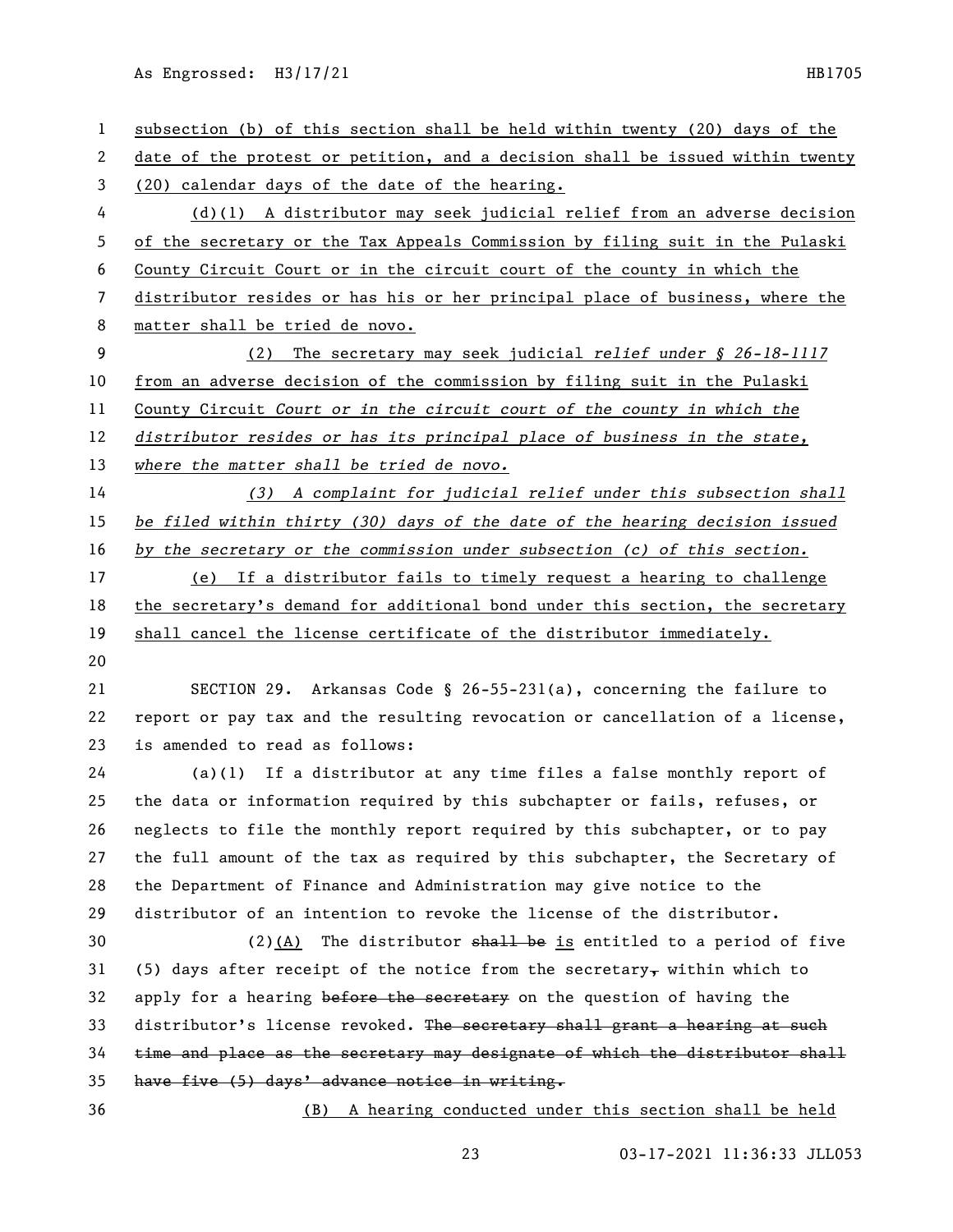under the Arkansas Tax Procedure Act, § 26-18-101 et seq., or the Independent Tax Appeals Commission Act, § 26-18-1101 et seq. 3 (3) After the hearing, at which time the distributor shall be is entitled to present evidence and argument of counsel, the secretary or the Tax Appeals Commission, as applicable, shall decide whether the distributor's license shall be revoked. (4)(A) Upon the issuance of an order revoking the license, the distributor shall be entitled to an appeal to the circuit court in the county where the distributor may do business where the question shall be tried de novo. 11 (B) An appeal shall lie from the circuit court of that 12 county as in other cases provided by law. The distributor or the secretary may seek judicial relief from an adverse decision by filing suit under §§ 26- 18-602 and 26-18-1117. (5) If the distributor fails to apply for a hearing within the 16 time set out in subdivision (a)(2)(A) of this section, the secretary:  $\frac{m}{2}$  forthwith 18 (A) May cancel the license of the distributor and notify the distributor of the cancellation by registered mail to the last known 20 address of the distributor appearing on the files of the secretary $\tau$ ; and 21 (B) The secretary shall also Shall notify the surety company on the distributor's bond in like manner. SECTION 30. Arkansas Code § 26-55-247(b), concerning confiscation and sale of equipment of persons transporting motor fuel unlawfully, is amended to read as follows: 27 (b)(1) Unless the operator or owner of the tank truck or vehicle can prove to the satisfaction of the secretary at a hearing for that purpose within ten (10) days that the motor fuel was being transported, transferred, or delivered in accordance with this subchapter or any other act affecting the transportation of motor fuel, and in accordance with any rules issued pursuant to this subchapter or any other act, the tank truck or vehicle and the contents therein shall be sold by the secretary at auction without any recourse or liability on the secretary or any of the secretary's agents or 35 the State of Arkansas. The owner or operator of a confiscated tank truck or vehicle may request a hearing under the Arkansas Tax Procedure Act, § 26-18-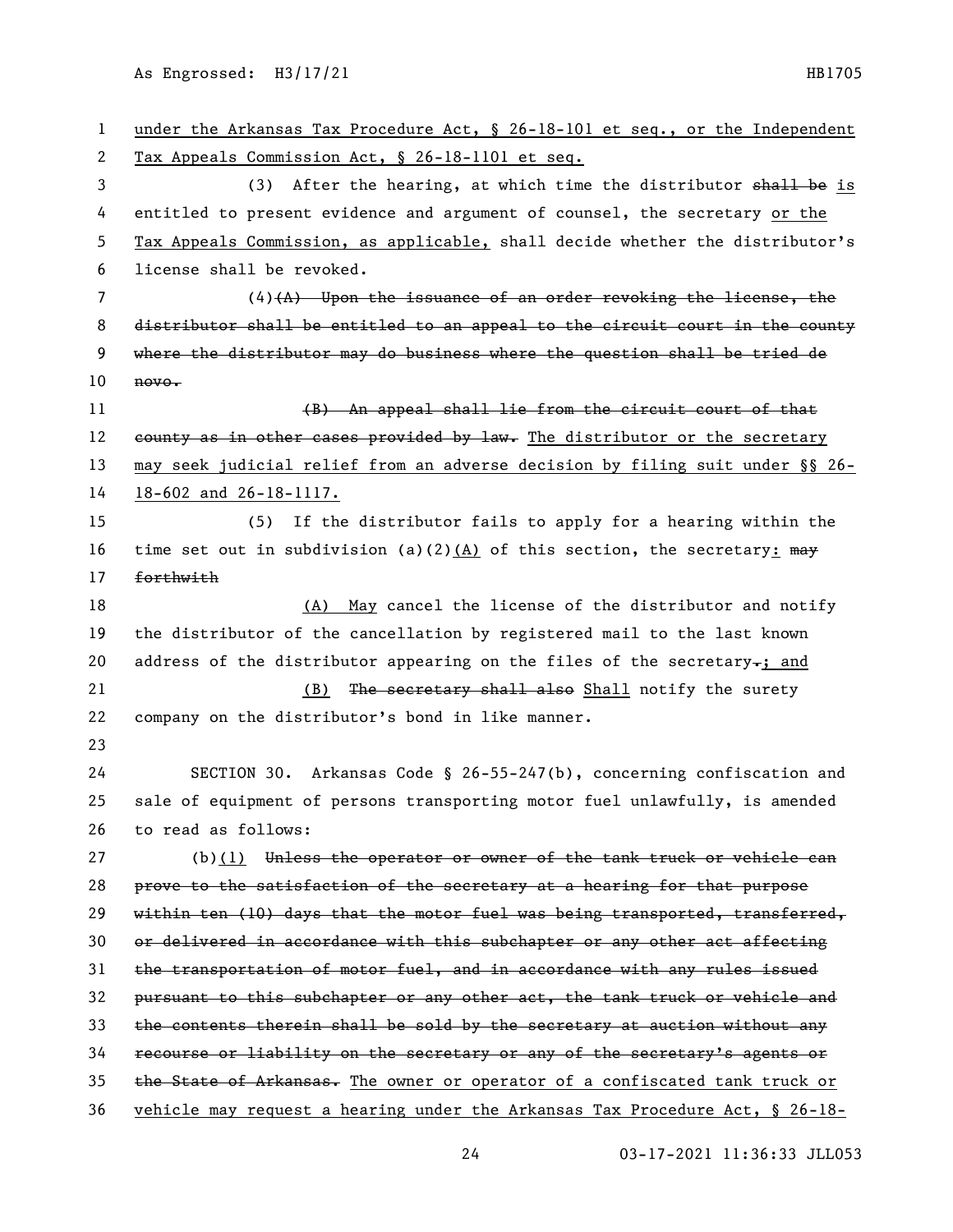| $\mathbf{1}$ | 101 et seq., or the Independent Tax Appeals Commission Act, § 26-18-1101 et   |
|--------------|-------------------------------------------------------------------------------|
| 2            | seq., to challenge the confiscation.                                          |
| 3            | (2) A request for a hearing under this section shall be made                  |
| 4            | within five (5) business days of the date of the confiscation of the tank     |
| 5            | truck or vehicle.                                                             |
| 6            | (3) A hearing under this section shall be held within five (5)                |
| 7            | business days of the date of the request for hearing, and a decision on the   |
| 8            | confiscation shall be issued within five (5) business days of the hearing.    |
| 9            |                                                                               |
| 10           | SECTION 31. Arkansas Code § 26-55-247, concerning confiscation and            |
| 11           | sale of equipment of persons transporting motor fuel unlawfully, is amended   |
| 12           | to add an additional subsection to read as follows:                           |
| 13           |                                                                               |
| 14           | (c) Unless the operator or owner of a confiscated tank truck or               |
| 15           | vehicle proves at a hearing held under this section that the motor fuel was   |
| 16           | being transported, transferred, or delivered in accordance with this          |
| 17           | subchapter or any other law affecting the transportation of motor fuel,       |
| 18           | including without limitation any rules issued under this subchapter or any    |
| 19           | other relevant statute, the secretary shall sell the confiscated tank truck   |
| 20           | or vehicle and the contents of the confiscated tank truck or vehicle at       |
| 21           | auction without any recourse or liability on the secretary, the secretary's   |
| 22           | agents, or the state.                                                         |
| 23           |                                                                               |
| 24           | SECTION 32. Arkansas Code § 26-56-204(g), concerning licenses and             |
| 25           | bonds for suppliers and users, is amended to read as follows:                 |
| 26           | $(g)(1)(A)$ In the event that upon a hearing of which the supplier or         |
| 27           | interstate user shall be given five (5) days' notice in writing, the          |
| 28           | secretary shall decide that the amount of the existing bond is insufficient   |
| 29           | to ensure payment to the State of Arkansas of the amount of the tax and any   |
| 30           | penalties and interest for which said supplier or interstate user is or may   |
| 31           | at any time become liable, then the supplier or interstate user upon written  |
| 32           | demand of the secretary shall immediately file an additional bond in the same |
| 33           | manner and form and with a surety company thereon approved by the secretary   |
| 34           | in any amount determined by the secretary to be necessary to secure at all    |
| 35           | times the payment to the State of Arkansas of all taxes, penalties, and       |
| 36           | interest due under the provisions of this section, failing which, the         |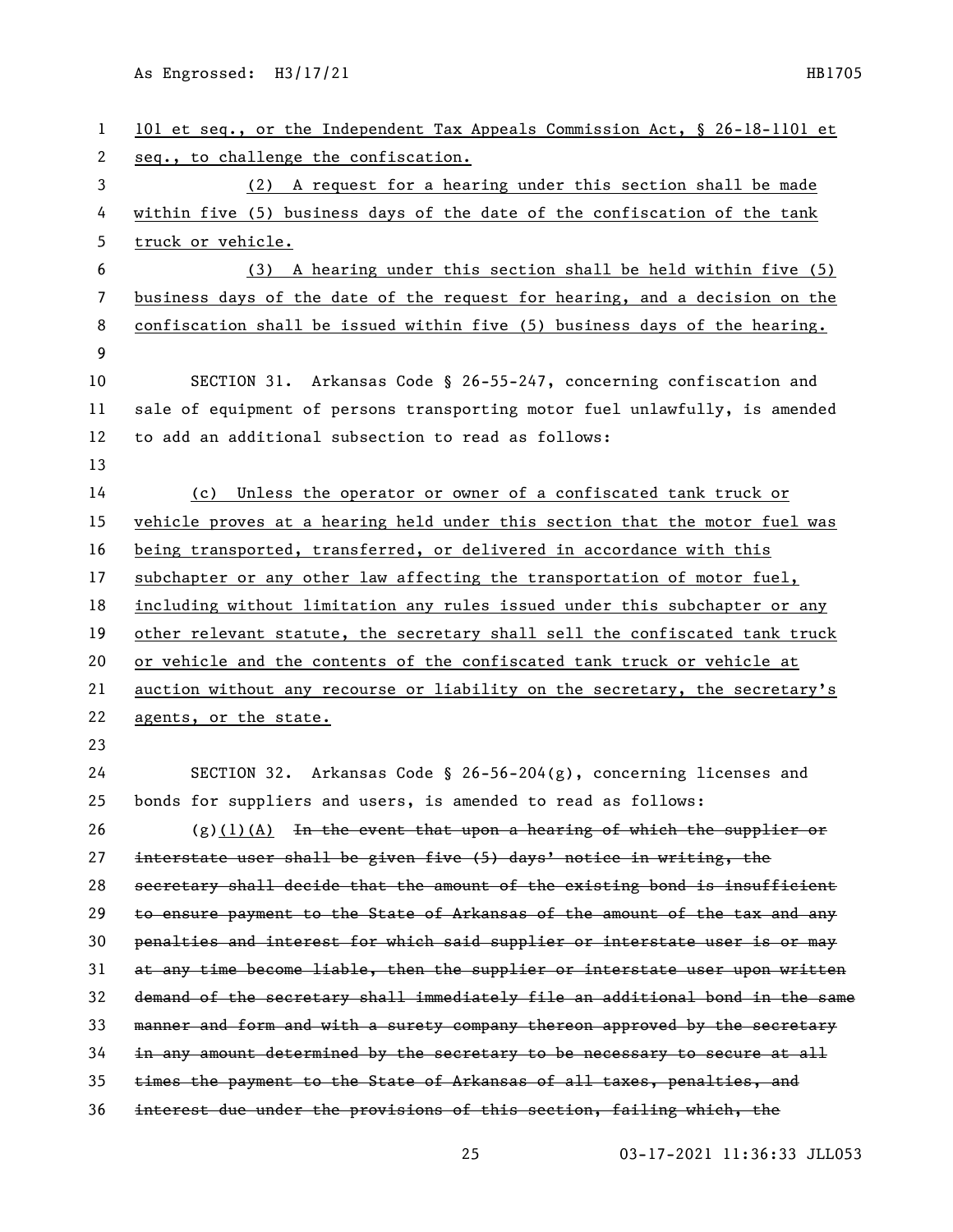| 1  | secretary shall immediately cancel the license of the supplier or interstate    |
|----|---------------------------------------------------------------------------------|
| 2  | user. If the secretary determines the amount of the existing bond is            |
| 3  | insufficient to ensure payment of the tax, interest, and penalty the supplier   |
| 4  | or interstate user currently owes or may owe, the secretary may issue a         |
| 5  | written demand that the supplier or interstate user file an additional bond     |
| 6  | in the same manner and form with a surety company approved by the secretary.    |
| 7  | (B) The supplier or interstate user may seek                                    |
| 8  | administrative relief from the decision of the secretary by filing a written    |
| 9  | protest under the Arkansas Tax Procedure Act, § 26-18-101 et seq., or by        |
| 10 | filing a petition under the Independent Tax Appeals Commission Act, $\S$ 26-18- |
| 11 | $1101$ et seq.                                                                  |
| 12 | (C) A hearing on the distributor's protest or petition                          |
| 13 | shall be held within twenty (20) days of the date of the filing of the          |
| 14 | protest or petition, and a decision shall be issued within fifteen (15) days    |
| 15 | of the date of the hearing.                                                     |
| 16 | (2) If the supplier or interstate user fails to timely seek                     |
| 17 | administrative relief from the decision of the secretary, the secretary shall   |
| 18 | cancel the license of the supplier or the interstate user immediately.          |
| 19 |                                                                                 |
| 20 | SECTION 33. Arkansas Code § 26-56-311(b)-(d), concerning the                    |
| 21 | revocation of a supplier's or dealer's license under the Special Motor Fuels    |
| 22 | Tax Law, are amended to read as follows:                                        |
| 23 | (b) $(1)$ The licensee shall be entitled to a period of $t$ en $(10)$ twenty    |
| 24 | $(20)$ days after the mailing of the notice within which to apply for a hearing |
| 25 | on the question of having his or her license revoked, and the secretary shall   |
| 26 | designate a time and place for the hearing, giving the licensee five (5)        |
| 27 | days' notice thereof.                                                           |
| 28 | (2) A hearing under this section shall be held under the                        |
| 29 | Arkansas Tax Procedure Act, § 26-18-101 et seq., or the Independent Tax         |
| 30 | Appeals Commission Act, § 26-18-1101 et seq.                                    |
| 31 | (c) After the hearing at which the licensee shall be is entitled to             |
| 32 | present evidence and be represented by counsel, the secretary or the Tax        |
| 33 | Appeals Commission, as applicable, shall determine whether the licensee's       |
| 34 | license shall be revoked.                                                       |
| 35 | $(d)$ (1) Upon the issuance of an order revoking the license, the               |
| 36 | licensee shall be entitled to appeal to the circuit court in any county in      |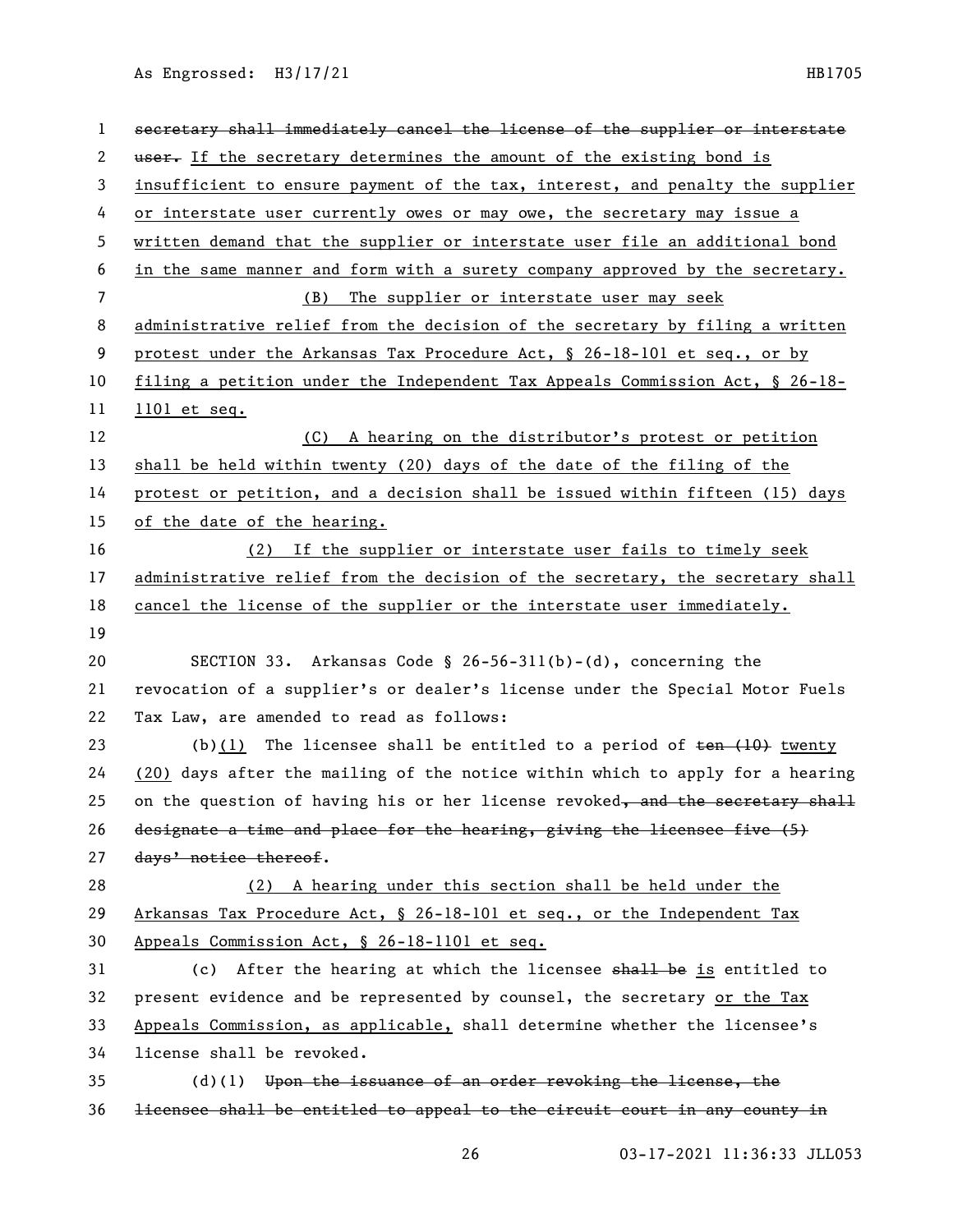which the licensee may do business, where the question shall be tried de novo, but the secretary's order shall be affirmed if supported by substantial 3 evidence. The secretary or the licensee may seek judicial relief from an adverse decision under this section by filing suit under §§ 26-8-602 and 26- 18-1117. (2) An appeal may be had from the judgment of the circuit court as in other cases as provided by law. SECTION 34. Arkansas Code § 26-57-413(c) and (d), concerning the revocation or suspension of a license related to coin-operated amusement devices, are amended to read as follows: 12 (c)(1) The licensee shall have fifteen (15) days in which to notify 13 the secretary that a hearing is desired request a hearing, after which time a 14 hearing shall be had not less than  $f$ ifteen  $(f$ 15) twenty (20) days subsequent to the expiration of the fifteen-day period of notice. (2) A hearing under this subsection shall be held under the Arkansas Tax Procedure Act, § 26-18-101 et seq., or the Independent Tax Appeals Commission Act, § 26-18-1101 et seq. 19 (d)(1) Any licensee whose license has been revoked or suspended may appeal to the Pulaski County Circuit Court within twenty (20) days after revocation or suspension by filing a copy of the notice of the revocation or suspension with the clerk of the circuit court and causing a summons to be 23 served on the secretary. (2) The case shall be tried de novo in the circuit court. (3) Either party may prosecute an appeal to the Supreme Court as 26 in other cases. The licensee or the secretary may seek judicial relief from an adverse decision under this section by filing suit under § 26-18-602. SECTION 35. Arkansas Code § 26-57-419(f), concerning licenses to sell coin-operated amusement devices, is amended to read as follows: (f)(1) The secretary may revoke or suspend the licenses for cause. (2) Any A licensee shall be notified in writing that the revocation or suspension of its license is being considered and the reason 34 therefor for the revocation or suspension. 35 (3) The licensee shall have fifteen (15) days in which to  $\frac{15}{100}$  $the$  secretary that a hearing is desired request a hearing, after which time a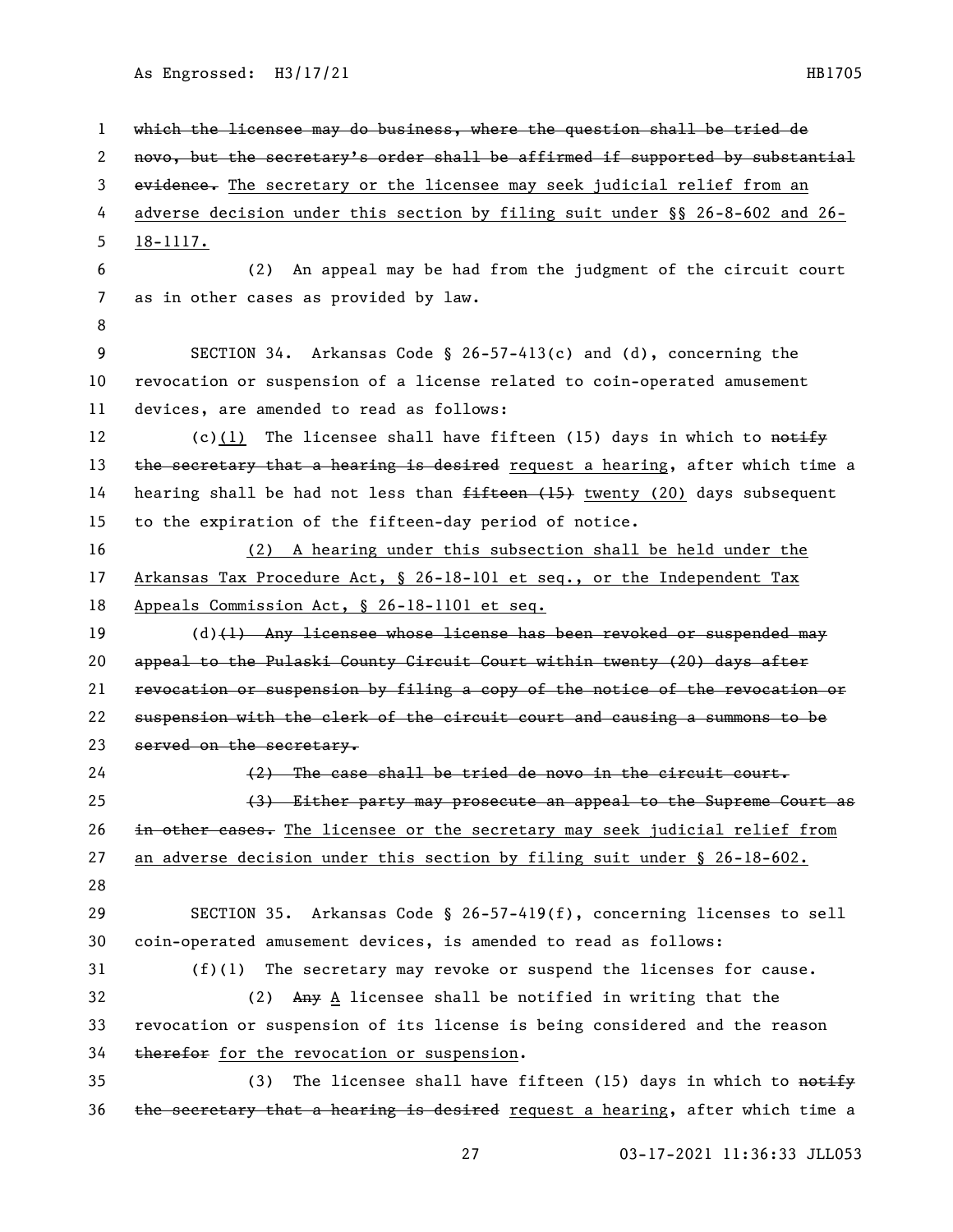| 1            | hearing shall be held not less than <del>fifteen (15)</del> twenty (20) days subsequent |
|--------------|-----------------------------------------------------------------------------------------|
| $\mathbf{2}$ | to the expiration of the fifteen-day period of notice.                                  |
| 3            | $(4)$ $(A)$ Any licensee whose license has been revoked or suspended                    |
| 4            | may appeal to the Pulaski County Circuit Court by filing a copy of the notice           |
| 5            | of revocation or suspension with the clerk of the court within twenty (20)              |
| 6            | days of receipt thereof and causing the issuance of a summons to be served on           |
| 7            | the secretary. The hearing shall be de novo in the Pulaski County Circuit               |
| 8            | Court.                                                                                  |
| 9            | (B) Either party may appeal to the Supreme Court as in                                  |
| 10           | other cases. A hearing under this section shall be held under the Arkansas              |
| 11           | Tax Procedure Act, § 26-18-101 et seq., or the Independent Tax Appeals                  |
| 12           | Commission Act, § 26-18-1101 et seq.                                                    |
| 13           | (5) The licensee or the secretary may seek relief from an                               |
| 14           | adverse decision under this section by filing suit under § 26-18-602.                   |
| 15           |                                                                                         |
| 16           | SECTION 36. Arkansas Code § 26-57-419, concerning licenses to sell                      |
| 17           | coin-operated amusement devices, is amended to add an additional subsection             |
| 18           | to read as follows:                                                                     |
| 19           | $(g)(1)$ If a licensee fails to timely seek administrative relief from a                |
| 20           | decision of the secretary under subsection (f) of this section, the secretary           |
| 21           | may revoke the licensee's license immediately.                                          |
| 22           | The secretary shall provide notice of the revocation to the<br>(2)                      |
| 23           | licensee by mailing the notice to the licensee via first class mail using the           |
| 24           | last known address of the licensee on file with the secretary.                          |
| 25           |                                                                                         |
| 26           | Arkansas Code § 26-57-1202 is amended to read as follows:<br>SECTION 37.                |
| 27           | Administration of law.<br>$26 - 57 - 1202$ .                                            |
| 28           | The provisions of this subchapter will be subject to the provisions of                  |
| 29           | the Arkansas Tax Procedure Act, § 26-18-101 et seq., as those provisions                |
| 30           | shall apply to the administration of this subchapter by the Secretary of the            |
| 31           | Department of Finance and Administration and the Independent Tax Appeals                |
| 32           | Commission Act, § 26-18-1101 et seq.                                                    |
| 33           |                                                                                         |
| 34           | SECTION 38. Arkansas Code § 26-57-1212 is amended to read as follows:                   |
| 35           | 26-57-1212. Procedure upon forfeiture.                                                  |
| 36           | Upon the seizure of the a vending device, the vending device shall<br>(a)               |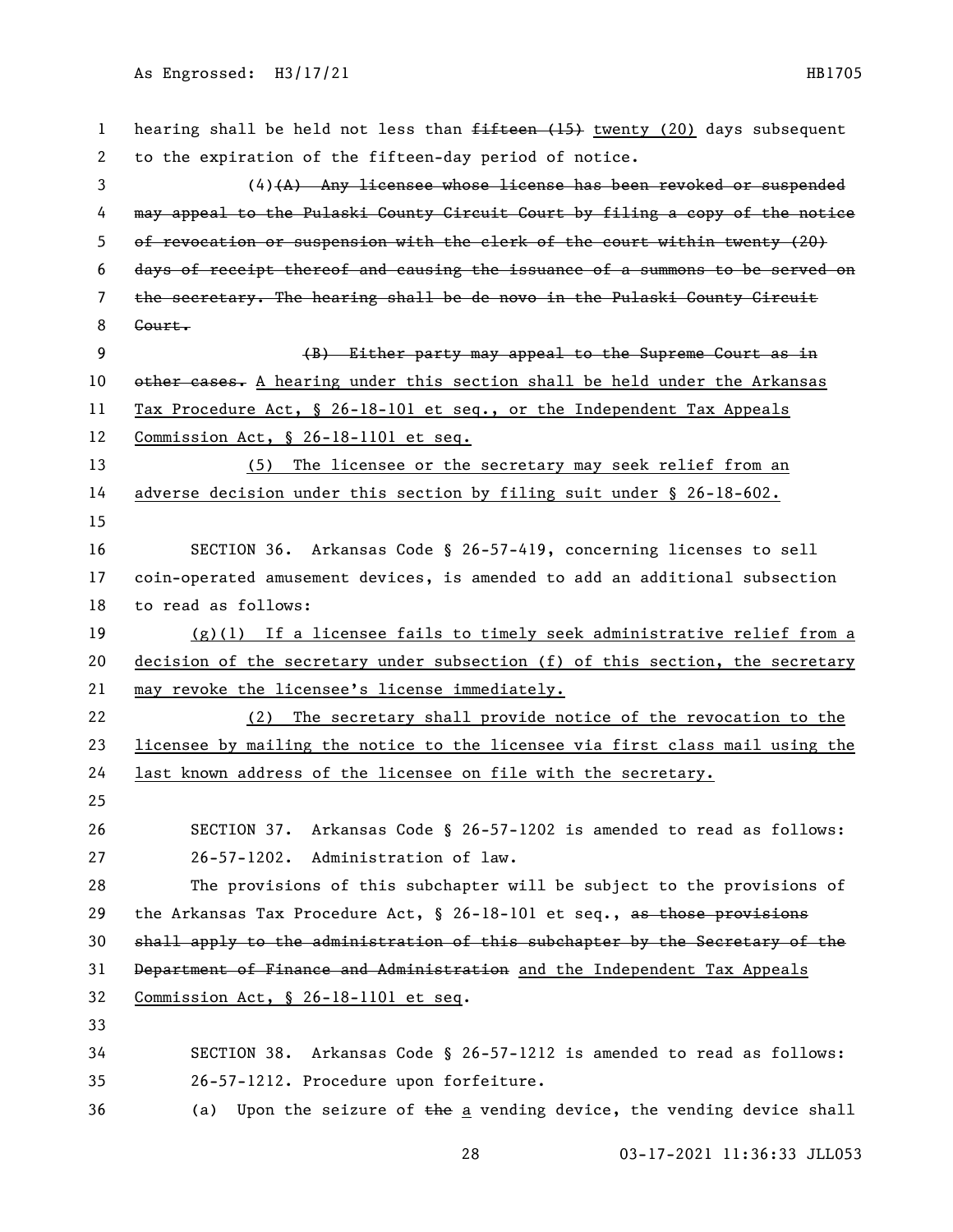1 forthwith be delivered, together with the cash, if any, contained in the receptacle of the vending device, to the Secretary of the Department of Finance and Administration.

 (b) The secretary or his or her authorized agent shall then proceed to make an administrative determination of whether or not the vending device and cash, if any, that have been seized should in fact be forfeited to the State 7 of Arkansas. The owner of a seized vending device may seek administrative relief from the seizure under the Arkansas Tax Procedure Act, § 26-18-101 et seq., or under the Independent Tax Appeals Commission Act, § 26-18-1101 et seq., by filing a written protest of the seizure and proposed forfeiture with the secretary under § 26-18-404 or by filing a petition with the Tax Appeals Commission under the Independent Tax Appeals Commission Act, § 26-18-1101 et 13 seq., as applicable, within ten (10) business days of the date of the seizure.

15 (c)(1) The owner of the vending device shall be given at least  $\frac{1}{x}$ 16  $(30)$  five (5) business days' written notice of the date of the hearing on the 17 seizure and proposed forfeiture of the vending device. The notice shall be 18 considered a notice of proposed assessment under § 26-18-403, and the owner 19 shall be entitled to an administrative hearing pursuant to § 26-18-405. (2) An administrative decision on the seizure and proposed

 forfeiture of the vending device shall be issued within five (5) business days after the date of the administrative hearing.

 (d)(1) The owner of a seized vending device may seek relief from an adverse decision of the secretary or the commission by filing suit in the Pulaski County Circuit Court or in the circuit court of the owner's residence or *principal* place of business, where the matter shall be tried de novo. (2) The secretary may seek *relief under § 26-18-1117* from an adverse decision of the commission by filing suit in the Pulaski County Circuit *Court or in the circuit court of the county in which the owner of a seized vending device resides or has its principal place of business in the state*, where the matter shall be tried de novo.

 (3) An action for relief under this subsection shall be filed within thirty (30) days of the date of service of the decision of the secretary or the commission.

 (4) An appeal may be had from the judgment of the circuit court as in other cases as provided by law.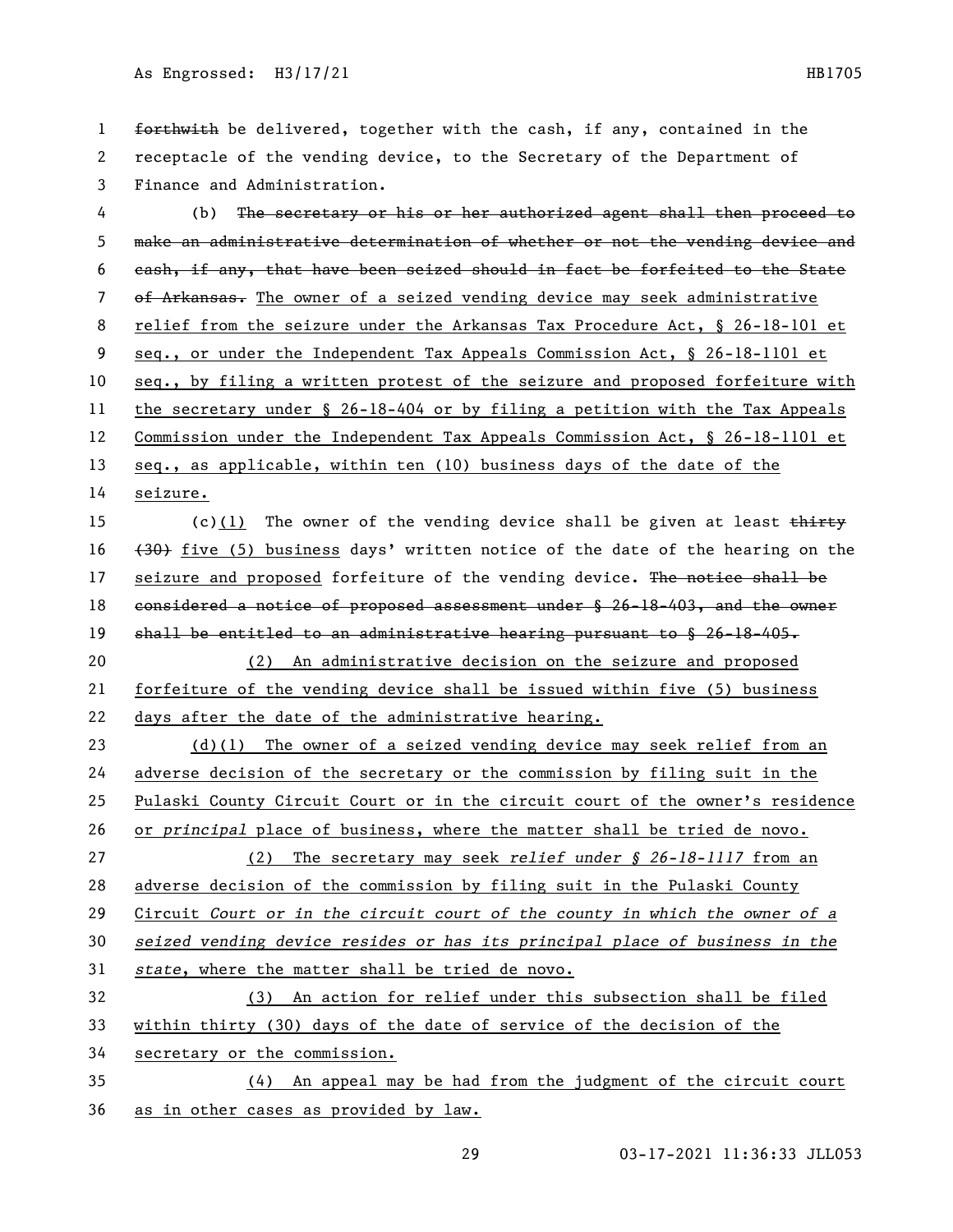| 1  |                                                                               |
|----|-------------------------------------------------------------------------------|
| 2  | SECTION 39. Arkansas Code § 26-57-1216 is repealed.                           |
| 3  | 26-57-1216. Forfeiture determination - Appeal.                                |
| 4  | (a) The written determination of the Secretary of the Department of           |
| 5  | Finance and Administration or his or her authorized agent declaring a         |
| 6  | forfeiture of the vending device, including the eash contents thereof, if     |
| 7  | any, and directing the sale of the vending device shall be a final            |
| 8  | determination of the secretary and shall be treated for purposes of the       |
| 9  | owner's or operator's appeal of the secretary's determination as a final      |
| 10 | assessment, subject to the provisions of the Arkansas Tax Procedure Act, §    |
| 11 | $26 - 18 - 101$ et seq.                                                       |
| 12 | (b) Judicial review of the final determination by the secretary shall         |
| 13 | be available pursuant to the provisions of § 26-18-406.                       |
| 14 |                                                                               |
| 15 | SECTION 40. Arkansas Code § 26-62-204(g), concerning licenses and             |
| 16 | bonds for alternative fuels suppliers, interstate users, and IFTA carrier     |
| 17 | users, is amended to read as follows:                                         |
| 18 | $(g)$ (1)(A) In the event that upon hearing of which the alternative          |
| 19 | fuels supplier, interstate user, or IFTA carrier user shall be given five (5) |
| 20 | days' notice in writing, the secretary shall decide that the amount of the    |
| 21 | existing bond is insufficient to ensure payment to the State of Arkansas of   |
| 22 | the amount of the tax and any penalties and interest for which said           |
| 23 | alternative fuels supplier, interstate user, or IFTA carrier user is or may   |
| 24 | at any time become liable, then the alternative fuels supplier, interstate    |
| 25 | user, or IFTA carrier user upon written demand of the secretary shall         |
| 26 | immediately file an additional bond in the same manner and form and with a    |
| 27 | surety company thereon approved by the secretary in any amount determined by  |
| 28 | the secretary to be necessary to secure at all times the payment to the State |
| 29 | of Arkansas of all taxes, penalties, and interest due under the provisions of |
| 30 | this chapter; failing which, the secretary shall immediately cancel the       |
| 31 | license of the alternative fuels supplier, interstate user, or IFTA carrier   |
| 32 | user. If the secretary determines that the amount of the existing bond is     |
| 33 | insufficient to ensure payment of the tax, interest, and penalty that are     |
| 34 | currently owed or that may be owed by the alternative fuels supplier,         |
| 35 | interstate user, or IFTA carrier, the secretary may issue a written demand    |
| 36 | that an additional bond be filed in the same manner and form with a surety    |